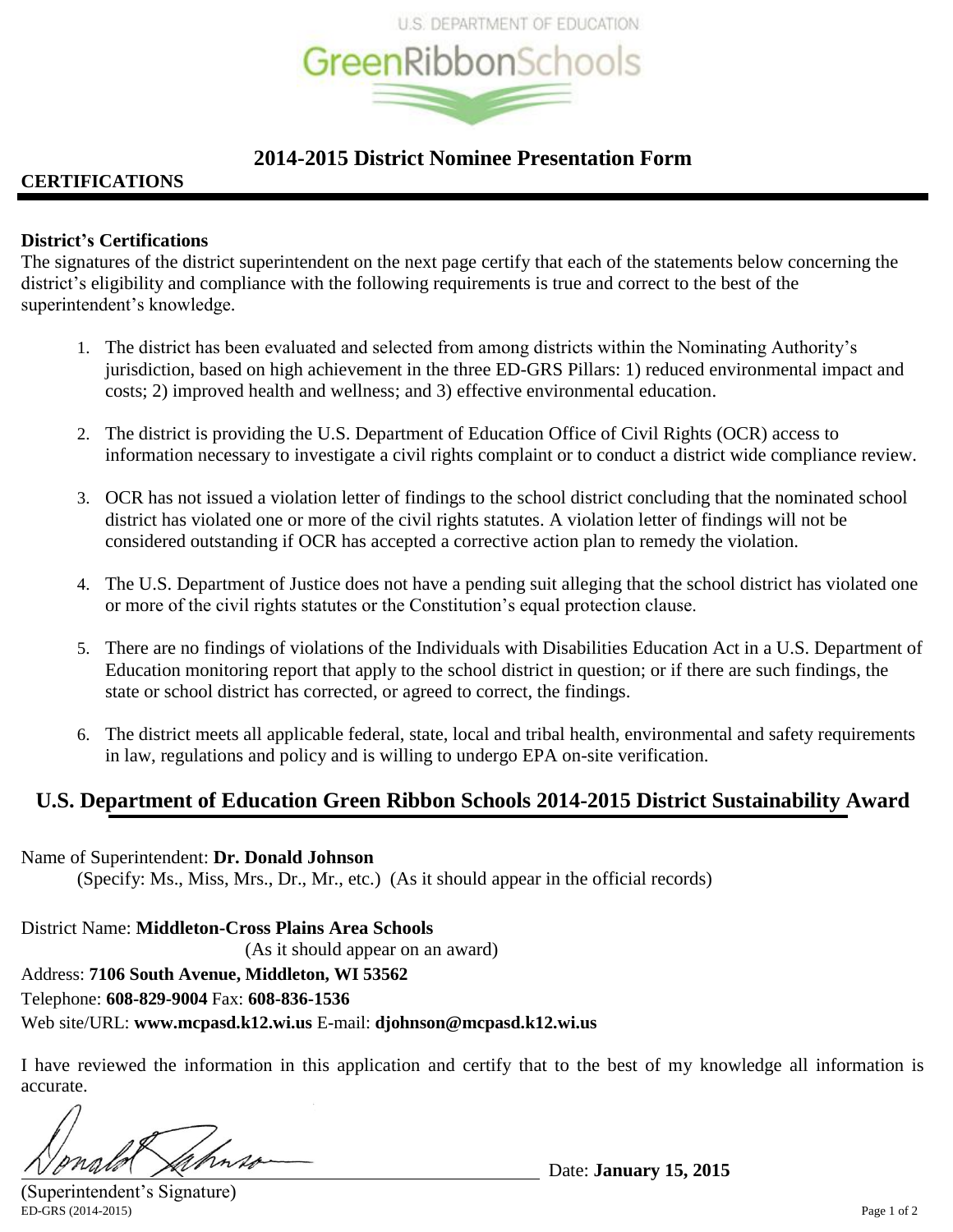

# **Nominating Authority's Certifications**

The signature by the Nominating Authority on this page certifies that each of the statements below concerning the district's eligibility and compliance with the following requirements is true and correct to the best of the Authority's knowledge.

- 1. The district is one of those overseen by the Nominating Authority which is highest achieving in the three ED-GRS Pillars: 1) reduced environmental impact and costs; 2) improved health and wellness; and 3) effective environmental education.
- 2. The district meets all applicable federal civil rights and federal, state, local and tribal health, environmental and safety requirements in law, regulations and policy and is willing to undergo EPA on-site verification.

# Name of Nominating Agency: **Wisconsin Department of Public Instruction**

Name of Nominating Authority: **State Superintendent Tony Evers, PhD**

(Specify: Ms., Miss, Mrs., Dr., Mr., Other)

I have reviewed the information in this application and certify to the best of my knowledge that the school meets the provisions above.

\_\_\_\_\_\_\_\_\_\_\_\_\_ Date: **January 26, 2015**

(Nominating Authority's Signature)

# **SUMMARY AND DOCUMENTATION OF NOMINEE'S ACHIEVEMENTS**

Provide a coherent "snapshot" that describes how your district is representative of your jurisdiction's highest achieving green school efforts. Summarize your strengths and accomplishments in all three Pillars and nine Elements. Then, include documentation and concrete examples for work in every Pillar and Element.

# **SUBMISSION**

The nomination package, including the signed certifications and documentation of evaluation in the three Pillars should be converted to a PDF file and emailed to [green.ribbon.schools@ed.gov](mailto:green.ribbon.schools@ed.gov) according to the instructions in the Nominee Submission Procedure.

> OMB Control Number: 1860-0509 Expiration Date: February 28, 2015

# **Public Burden Statement**

ED-GRS (2014-2015) Page 2 of 2 According to the Paperwork Reduction Act of 1995, no persons are required to respond to a collection of information unless such collection displays a valid OMB control number. The valid OMB control number for this information collection is 1860-0509. Public reporting burden for this collection of information is estimated to average 37 hours per response, including time for reviewing instructions, searching existing data sources, gathering and maintaining the data needed, and completing and reviewing the collection of information. The obligation to respond to this collection is required to obtain or retain benefit P.L. 107-110, Sec. 501, Innovative Programs and Parental Choice Provisions. Send comments regarding the burden estimate or any other aspect of this collection of information, including suggestions for reducing this burden, to the U.S. Department of Education, 400 Maryland Ave., SW, Washington, DC 20202-4536 or email ICDocketMgr@ed.gov and reference the OMB Control Number 1860-0509. Note: Please do not return the completed ED-Green Ribbon Schools application to this address.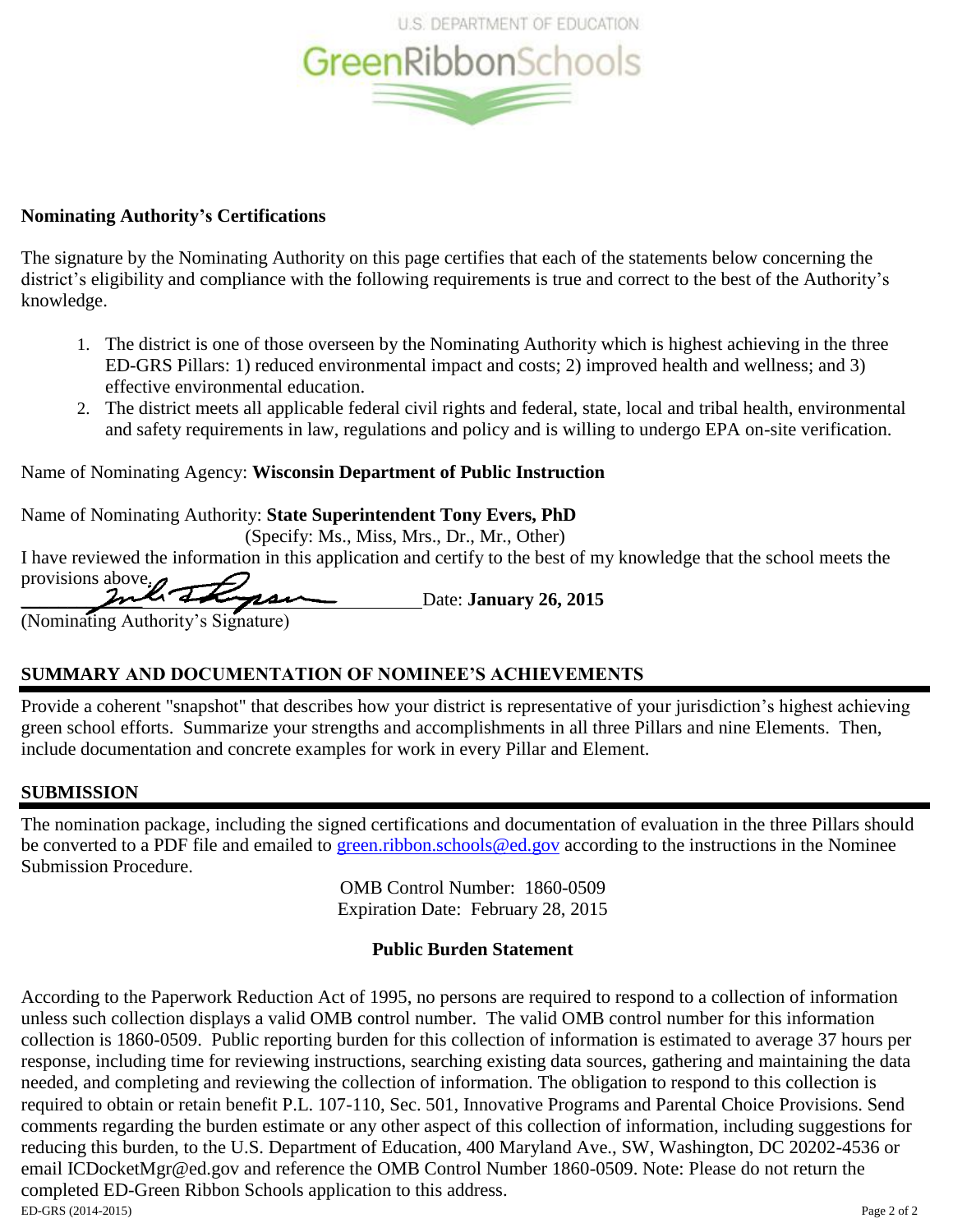

### **U.S. Department of Education Green Ribbon Schools Summary of Achievements** *for*

**Middleton-Cross Plains Area School District**

Middleton-Cross Plains Area School District encourages and supports green and healthy practices in all its schools. Two schools, Middleton High School and Park Elementary School have already been honored as U.S. Department of Education Green Ribbon Schools and both are Wisconsin Green and Healthy Schools at the Sugar Maple level. Located adjacent to Wisconsin"s Capital city, this suburban district strives to lead by example.

## **Pillar I: Reduced Environmental Impact**

The Middleton-Cross Plains Area School District (MCPASD) over the last ten years has upgraded its schools to be energy efficient. All ten schools have received Energy Star status since 2007, which saved over \$2.7 million in energy cost avoidance since 2004.

Recently, an inefficient Kromrey Middle School, which had mold issues has been replaced with a new building that has geothermal heating and cooling. Moreover, a fifth grade addition to Glacier Creek Middle School has also incorporated geothermal heating and cooling. Many energy efficient, water saving, and healthy choices have been incorporated in both building projects. While this building project has not sought LEED certification, the lead architect/engineer believes a silver certification could be earned, at the very least.

MCPASD Transportation Services have also replaced inefficient, old buses with energy efficient models. The transportation department has incorporated software for optimal routing and has reduced idling in order to decrease pollution and fuel use. Four suburbans have been made available for use with small groups to conserve fuel.

Middleton High School (MHS) and both middle schools have included solar hot water; Clark Street Community School and MHS have demonstration solar panels (energy for one classroom) for environmental education. MHS has a permeable all-season turf with rainwater storage for infiltration and stormwater reduction. MCPASD is in the top 25% of energy efficient districts in the United States. The district has schools where students recycle milk cartons, maintain gardens, compost garden waste, has prairie plots, rain gardens, a school forest, and integrate pest management for reduced pesticide use in order to reduce environmental impacts.

## **Pillar II: Improved Health & Wellness**

MCPASD is committed to providing school environments that promote, protect and sustain health and well-being. Health education is incorporated into all elementary and middle schools and high school students must take a semester health class for graduation. MHS offers a year round movement-improvement and conditioning program to all 9th-12th graders (athletes and non-athletes, alike) at no cost.

The district has a wellness coordinator and nutrition/wellness committee. Teachers and staff are enrolled in the Dean Care Living Healthy Rewards Program or the Unity Health Insurance Fitness First and More Program. Since 2006, all food and beverages sold in district schools must meet acceptable nutrition standards as established by the Alliance for a Healthier Generation.

The integrated PE/Health and Wellness curriculum "Rest-Eat-Move" is both a K-12 comprehensive education program, as well as a staff wellness initiative designed to provide skills and resources for achieving and sustaining healthy living for life. The "Rest" element focuses on three areas: Passive rest (how to get a good night's sleep); Active rest (daily physical decompression); and Mindful rest (strategies for stress reduction). The "Eat" portion of the program emphasizes the importance of choosing real (rather than processed) foods and stresses the enjoyment of buying, preparing and sharing meals. The "Move" portion of the program--for students, athletes and staff--aims at creating bodies that are physically "literate," balanced, and adaptable, rather than simply adapted.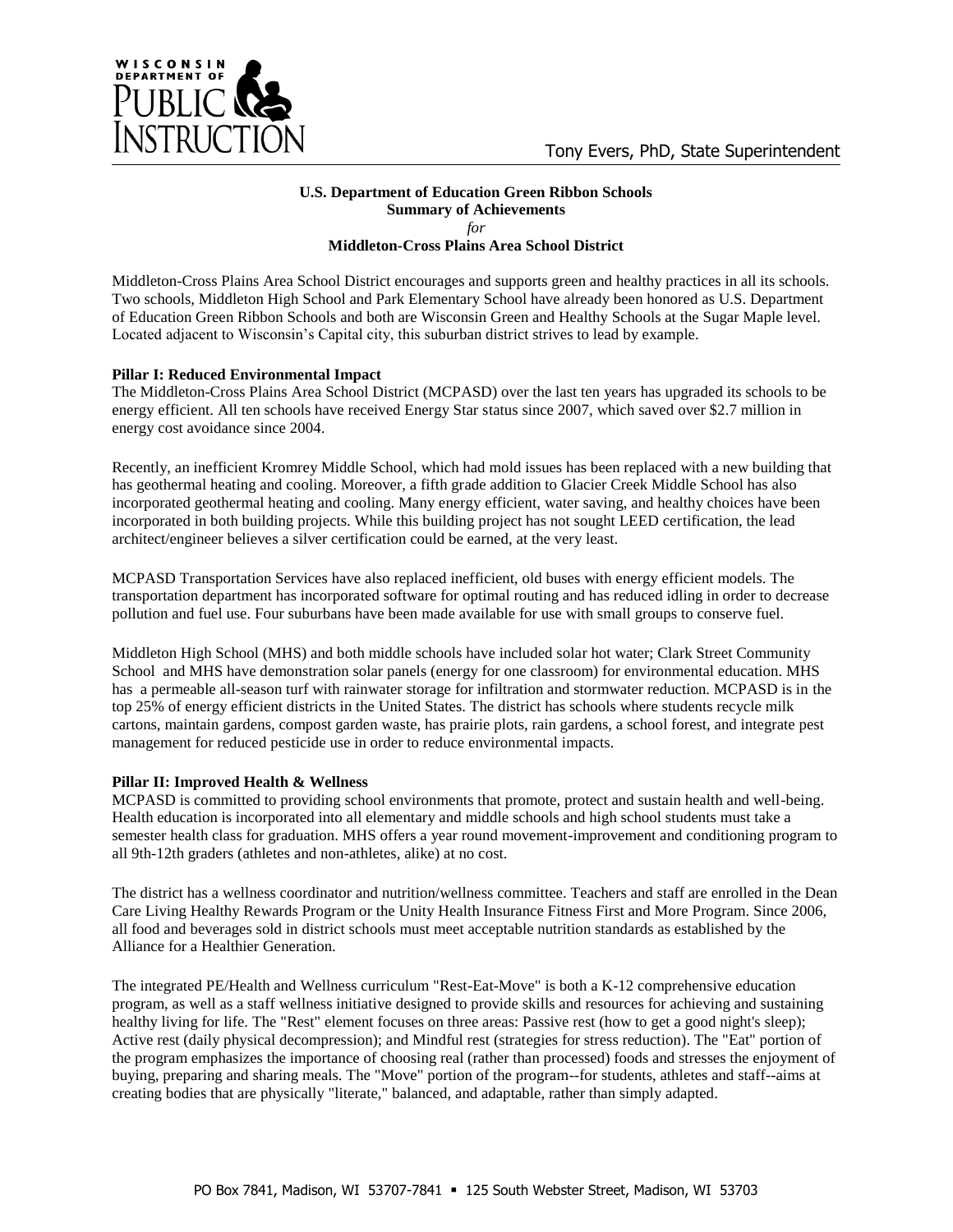### **Pillar III: Effective Environmental and Sustainability Education**

All district elementary schools participate in field trips, led by trained naturalists, to the local Pheasant Branch Conservancy (PBC) to have lessons aligned with Foss science units. Topics include trees, soils, plants, water, web of life, and landforms. An intergenerational grant was received in 2013-14 from American Girl to fund art projects by Sauk Trail Elementary"s fourth graders who visit a natural area, hear stories about nature from senior citizens remembering their youth,and with the seniors' help, create art inspired by nature and these stories.

MHS biology students learn about data collection in the prairies of PBC during a scientific methods unit and return to do service at PBC, Holy Wisdom Monastery, and/or Governor Nelson State Park. They learn to seed collect or remove invasive species and dates when they can return for more volunteer service. Eight Saturday mornings, fall and spring, are reserved for HS volunteers for restoration work.

A youth farm, along with raised gardens at MHS and the district's charter school, serve the district as outdoor learning environments. Run by two former MHS students, the MHS greenhouse uses high school students to help raise and transplant seedlings. A summer program uses college interns to work with elementary students to tend the gardens and learn about the benefits of organic food. A community-supported agriculture (CSA) was established for the harvests of 2014. Vegetables from the gardens will be used in the annual fall Organic Dinner, a sustainable dining experience for the community hosted by the Ecology Club.

Three levels of photography classes take nature shots at the PBC and all students enter one to five images in the Friends of Pheasant Branch (FOPB) Photo Contest. Winning photos appear in the FOPB Phenology Calendar. A 2014-15 grant was awarded to connect the Business Video Production class with the FOPB to produce four nature videos, including a history of the PBC. These initiatives, plus AP Environment and Environmental Studies I and II classes at MHS, and infusion of environmental education into other disciplines and grade levels develop environmentally aware citizens.

### **Cross-Cutting Questions**

Two schools in the MCPASD participate in Green and Healthy Schools Wisconsin and are recognized as "Sugar Maple" Schools (highest level) and are also nationally certified PLT GreenSchools! Moreover, MHS has been an active participant in the state Envirothon Competition, taking first place several years and advancing to the North American competition. Community partnerships are apparent through much of the district's work in all three pillars.

### **Scoring and Highlights**:

The complete state application is too long to include in this nomination submission, so the applicant's information has been summarized in the following pages, aligned with the pillars and elements. Each application was ranked by teams of external reviewers and internal reviewers, each with different areas of expertise, using a common ranking tool. In addition, the slate of nominees was forwarded to related state and federal agencies to ensure there were no compliance or regulatory issues.

Middleton-Cross Plains Area School District has 10 school buildings, serves 6,622 students, and has 1,090 staff. The ten school buildings are referred to throughout the application by abbreviations:

- 1. Middleton High School MHS
- 2. Clark St. Community School CSCS
- 3. Kromrey Middle School KMS
- 4. Glacier Creek Middle School GCMS
- 5. Northside Elementary School NS
- 6. Elm Lawn Elementary School EL
- 7. Sunset Ridge Elementary School SR
- 8. West Middleton Elementary School WM
- 9. Sauk Trail Elementary School ST
- 10. Park Elementary School PS

Since a single application is used for both school and district nominees, in some locations, information from the application may refer to "school" instead of District. Where this happens, please understand the question has been answered from the District perspective.

The summary of the nominee's achievements as reported in their application is presented in each pillar and element below. The focus area is in reference to Wisconsin's application structure.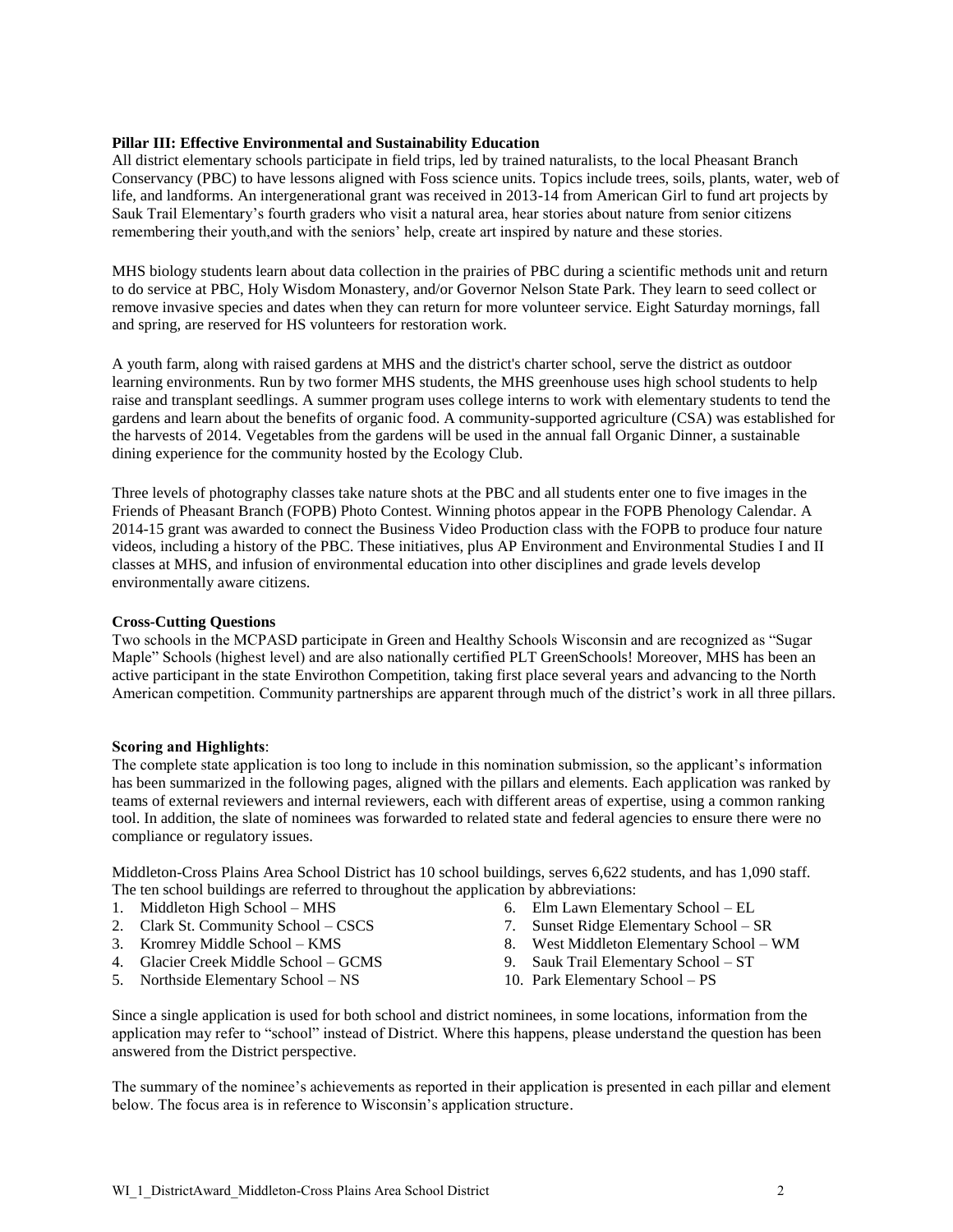## **Pillar I: Reduced Environmental Impact**

## **Element 1A: reduced or eliminated green house gas (GHG) emissions**

### Focus Area: Energy

Johnson controls conducted a detailed energy audit in conjunction with district-wide energy performance project in August 2009. Eight sites had energy audits in October 2014 with Sustainable Engineering Group, Inc. as a part of Energy Star certification. From 2008-2013, all district schools earned the Energy Star ranking, with scores between 86-97. As of 11/12/14 scores were 94, 88, 83, 93, 97, 92, 92, 90, 93. Due to new construction, our two middle schools do not qualify in 2014, as re-benchmarking must occur at a later date. Until current construction, MCPASD was one of only 2 districts in Wisconsin to have all schools energy star certified. Energy use is monitored using Portfolio Manager on a monthly basis. MCPASD has developed an Energy Policy Plan (Date developed: 2011) All staff has access to this plan, which includes curriculum for each grade level and MCPASD was one of first to have energy policy. MCPASD has worked with an energy manager, Cenergistic (formally Energy Education Incorporated) for 11 years. MCPASD spent \$2.5 million to engage Johnson Controls to complete an energy performance project 2009-10.

MCPASD purchases energy and water efficient products and has a budget to retire inefficient equipment. In addition, they have:

- $\checkmark$  Switched to energy efficient lighting with T-8 florescent lights in all schools
- $\checkmark$  Installed occupancy sensors in all schools.
- $\checkmark$  Installed vending misers at all schools that have vending machines.
- $\checkmark$  Upgraded to a more energy efficient HVAC system. KMS, GCMS have installed geothermal and upgraded heat pump units, as well as DDC controls.
- $\checkmark$  Most schools/district buildings have replaced inefficient windows for greater R-value/less infiltration

All of the new construction or renovations having taken place in MCPASD in the past ten years meet green building standards. The district has photovoltaic, solar thermal, and geothermal renewable energies. Schools also utilize daylighting. MHS has solar hot water in the pool area and two schools have solar hot water. Two schools have demonstration PV for a classroom's energy needs.

MCPASD has reduced its total non-transportation energy use by 11% over a ten year period. All schools have integrated state-of-the-art mechanical and lighting systems. MCPASD has web-based access and control to each school's HVAC and lighting to ensure proper scheduling and operation of equipment. Setbacks of these systems to lower levels occurs daily during unoccupied periods as well as school holidays. Staff have been trained to participate in the district's energy program by routinely lowering individual classroom lighting levels and turning off all nonessential electronic equipment. Software is used to manage power reduction in computers in all areas and the network operations center takes full advantage of virtualization to reduce energy footprint. Renovations to the kitchen at MHS resulted in more energy efficient dishwashers, walk-in coolers, and exhaust system. Renovations to several schools resulted in more energy efficient windows. All energy inefficient computer monitors have been replaced with energy star compliant monitors. Copiers are set to take advantage of reduced energy consumption and printers go to sleep mode whenever they are not in use. Many schools have programs where students encourage "good" practices such as lights off when room is vacant.

Three facility managers have completed outside certification courses including WASBO"s Facility Manger Program, Practical Energy Management, and Building Operator Certification.

The school has implemented behavioral changes to reduce energy consumption in the following ways: Individual staff refrigerators and any other electronics in classrooms and offices are shut down during the summer. The Pool cover is used to save energy whenever the pool is not in use. Most schools have had student projects to gain awareness and practice in lowering amount of classroom lighting. Routine audits by the district energy manager confirm this behavior change in energy use. Energy manager leaves positive notes for energy saving. Teachers and support staff are required to ensure that all electronics in their areas are shut down on a daily basis. Staff are asked to close doors and windows to keep heat/cool inside the classroom rather than escape into hallways. In accordance with MCPASD policy 733, staff are directed to seek administrative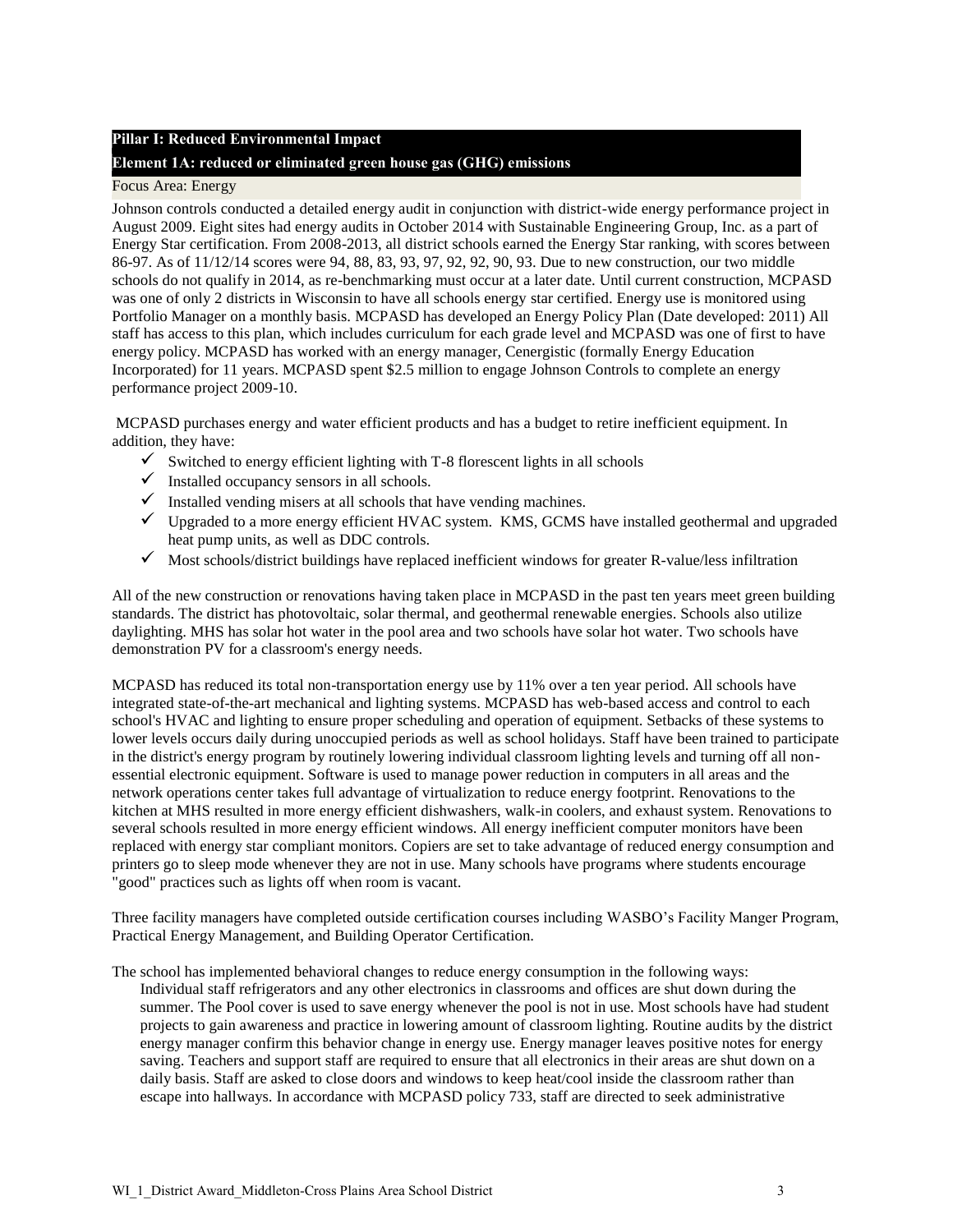approval for any personal appliances in their offices or classrooms. This policy also describes general energy conservation expectations from staff as well.

This school year, WM is planning to do an energy audit of the school looking for energy using, non-essential equipment such as refrigerators and asking for their removal as per the district's energy policy. This is energy education for staff and can apply to extra units at home.

Energy is taught in the curriculum in the following ways:

An ongoing partnership with Rapid Improvements plus a WEEB grant resulted in software giving the ability to download real time data on energy use every 15 minutes. MHS & CSCS PV and conventional electricity use were tied into the software. Real student research and energy reductions resulted. Tech Ed. offers engineering classes that have a unit centering on alternative energy and design. Recreational Vehicles Modification and Design focuses on more efficient fuel use. Power, Energy and Transportation explores energy use and impacts. Architecture and Design educates about LEED design for reduced environmental impact including energy conservation. Chemistry (450+ students) requires all students to have a first quarter project connecting climate change to a learned chemical concept. Chemistry has an energy unit with oil/fracking as a basis for organic chem. Third grade studies matter, energy, and electricity. Fifth grade has solar energy unit and  $6<sup>th</sup>-8<sup>th</sup>$  have electronics FOSS units. CSCS students" energy research project resulted in lowering school lighting. Elementary grades learn and use energy saving habits daily.

Professional development is offered to staff in energy and/or energy education:

KEEP courses are offered to staff and many take related courses. New teacher orientation includes training in the energy reduction program. The District energy manager attends seasonal national training conferences conducted by Cenergistic. The energy manager also trains with webinars provided by mission critical software companies and from the EPA on a routine basis, i.e.: three times monthly on average. The district information coordinator updates staff on sustainability topics and program offerings. Updates are regularly given to this coordinator by the energy manager for ongoing staff development in the energy area.

The following explains energy features installed during new construction at KMS and GCMS. No mow grass was planted at the new KMS, which will cut down on mowing and reduces energy use and eliminates emissions generated by mowing. T-8 fluorescent light fixtures were installed in the two new construction buildings as in all district buildings. LED exterior lighting for parking lots, trails, and wall packs. Occupancy sensors in building and daylight sensors where appropriate. Dual-level lighting throughout the buildings. Geothermal HVAC with variable speed water pumps. Energy recovery ventilation to recapture energy that would be lost through ventilation process. Programmable zones for setback capabilities. Energy star equipment was purchased whenever possible. These energy saving features will be examples for energy education of the children as well as adults in the community.

# **Element 1B: Improved water quality, efficiency, and conservation**

Focus Area: Water

Most of the District's drinking water comes from a municipal source. Two schools also have wells. The school uses the following practices to increase water efficiency and ensure quality:

- $\checkmark$  Our school conducts annual audits of the facility and irrigation systems to ensure they are free of significant water leaks and to identify opportunities for savings.
- $\checkmark$  Our school uses alternative water sources other than potable municipal or well water (rain barrels at the high school) for irrigation
- $\checkmark$  Our school has no-irrigation landscaping
- $\checkmark$  Our school's landscaping is water-efficient and/or regionally appropriate.
- $\checkmark$  Our school has reduced storm water runoff and/or reduced impermeable surfaces.
- $\checkmark$  Taps, faucets, and fountains at our school are cleaned at least twice annually to reduce contamination and screens and aerators are cleaned at least annually to remove particulate lead deposits.
- $\checkmark$  Our school has a program to control lead in drinking water (including voluntary testing and implementation of measures to reduce lead exposure).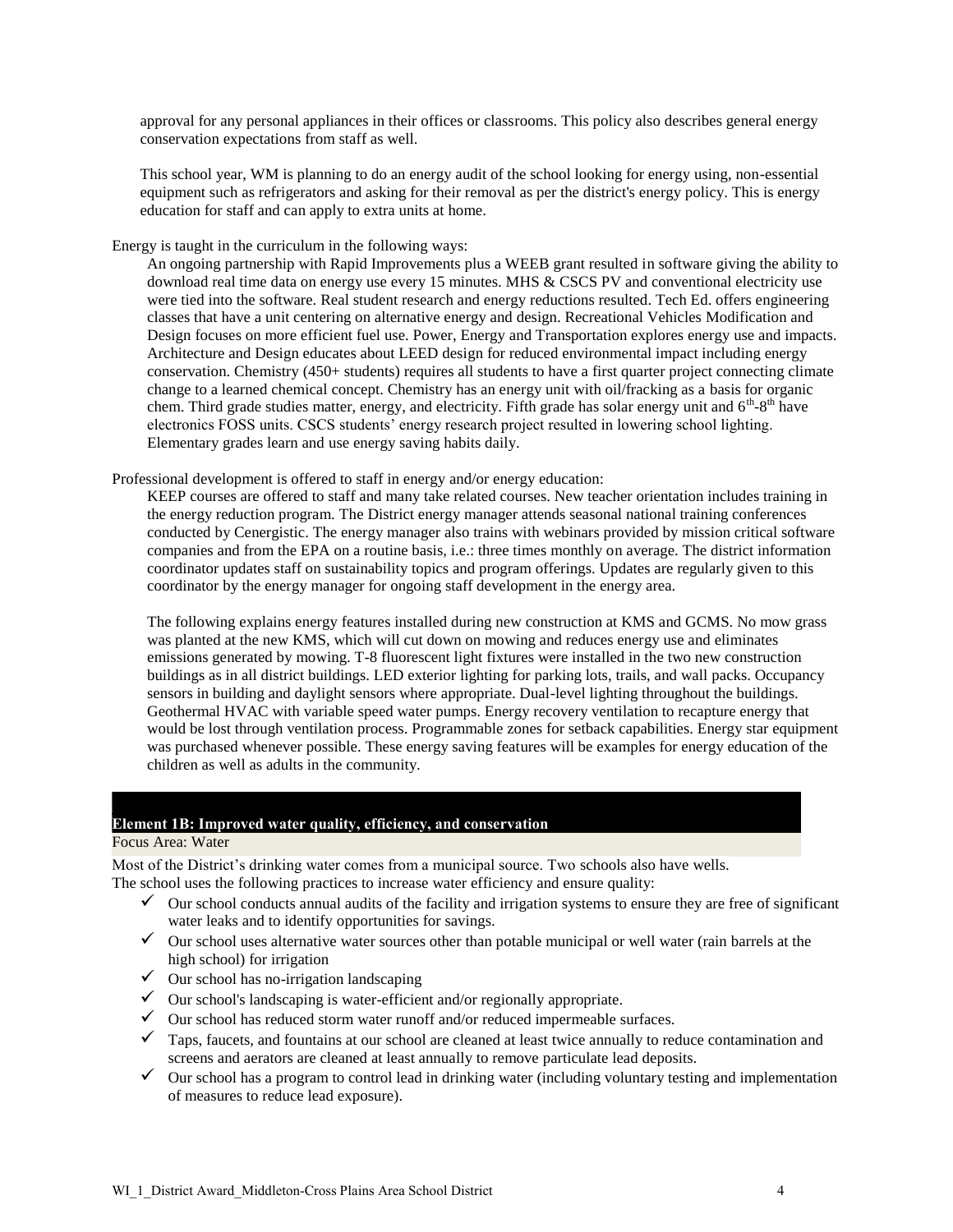- o Comments: voluntary testing for WDNR at 2 schools with wells
- $\checkmark$  Our school has a medication disposal policy that helps ensure water quality.
	- o Comments: medications are taken to med drop off at the police station

Additional progress the school has made towards improving water quality, efficiency, and conservation: The district has multiple rain gardens and native prairie plantings for water capture and infiltration. The MHS pool renovation project in 2008 provides a system to prevent pool drainage from entering City storm water and negatively impacting PB Creek. Solid soap canisters = less suds in sewer. MHS replaced a Hobart dishwasher saving 40% of former water usage, 7 other schools have new Hobarts for energy and water use reduction. MCPASD has plan to replace inefficient equipment annually. At MHS sinks in the newer addition and in renovation have motion detectors for instant on and off faucets. Faucets in science rooms are anti-siphoning to protect water quality. When replacing or adding fixtures, MCPASD purchases low flow fixtures and lower gallon per flush urinals and toilets.

New construction at 2 middle schools provides drinking fountains that have a place for filling up reusable water bottles. Sinks have motion detectors for on/off faucets. Low flow toilet room fixtures and low flow aerators @ .5 gal/min on sinks. Pervious asphalt at KMS for paths, walkways, and plazas. Storm water is treated for quality through rain gardens, bioswales, drainage patterns across green spaces.

Students and staff identified and implemented water conservation and increased water quality in the following ways: MHS Ecology club has posted signs during Earth Week encouraging water conservation and to reduce pollution. CSCS teaches a seminar about Water in January that is devoted to helping students develop awareness about water as a resource and their own water footprint in relation to the rest of the world. District has identified areas to conserve water such as no irrigation unless there is a new seeding. Hand watering of trees is applied vs water bags to conserve water. Water saving devices, such as motion detection on/off faucets, automatic shut off faucets, low flow showers and toilets, have been installed at all district buildings.

The school has integrated education about water across multiple grade levels:

4K teaches about water using sensory table. Third grade classes learn about water and all students take a field trip to PBC to learn the water cycle, watershed, water testing, the springs and land use, and infiltration/impervious surfaces that affect aquifer and Middleton drinking water. Enviro Studies: Water use and Pollution is a semester class centered around a water resources curriculum. APES has a water resources unit and does water testing at PB creek. Field Biology has a limnology unit and began stream monitoring fall of 2014. CSCS students test soil for P, K, N and pH and then a specialist talks with them about phosphorus in the watershed and threats to Lake Mendota plus remediation. Social studies class, Issues in Global Development discusses access to clean water. Online course offerings for high school students include Marine Science, devoted to water resources and Global Studies, a class where students report for Global News Network on environmental issues such as water shortages and pollution. Four HS classes discussed the need to pass a storm water utility referendum to protect PB Creek and Lake Mendota.

GCMS 6th graders monitor Black Earth Creek (BEC) during a yearly field trip. PS also uses BEC as a learning space. MHS students monitor PB creek once monthly for six months since early 1990s-2011. KMS students were trained in water quality testing in summer during 2 field trips to the PB creek and begin monitoring spring of 2015. MHS Env Sci students develop runoff rating tools to assess various parts of the community in order to identify how farms, houses, and businesses can reduce runoff. Students do a self-use inventory and then create a campaign poster with strategies to help others reduce their water use as well. One example was a student who focused on what impact would be made if all students took GI showers (turning off the water before soaping up). FOSS units on water occur in third, fifth, and sixth-eighth grade. They include weather and water, water planet, and basic water concepts. 4K has a unit around Earth Day with one of their topics being the conservation of water and energy.

Professional development is offered to staff in regarding water and/or water education:

Classes are offered through Project Wet for water education. UW-Extension offers classes for stream monitoring training. Friends of Pheasant Branch (FOPB) currently has a grant to hire naturalists to help teachers train classes/students for stream monitoring. NALMS periodically has their conference in Madison and some science teachers at MHS have attended with students for the local watershed issues track. Assistant Superintendent Wohlleber emails professional development classes for EE to staff. All schools are Earth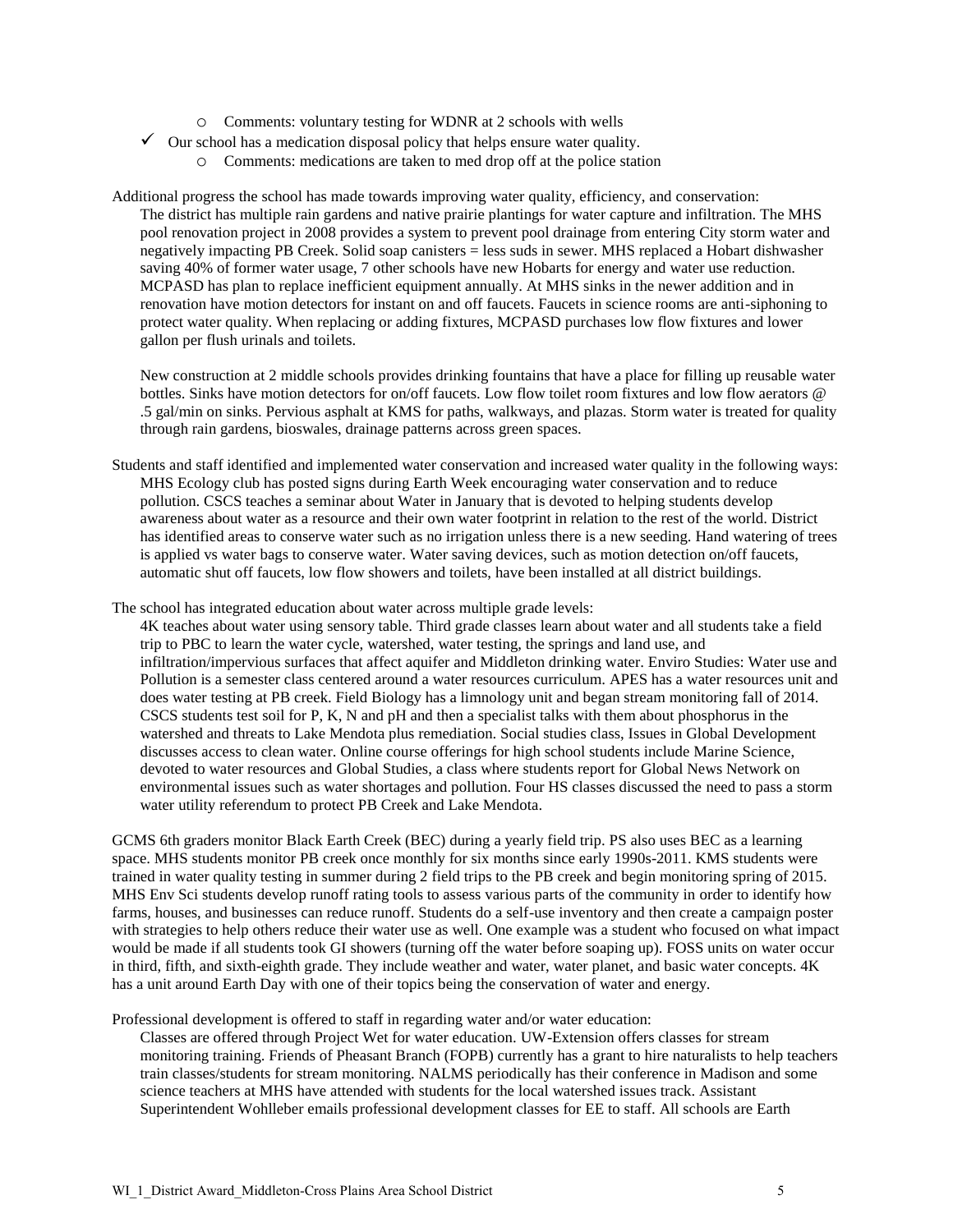Partnership Schools and have prairies with native plants that are not watered after establishment. Students are taught the benefits of native planting to conserve water as one theme.

## **Element 1B: Improved water quality, efficiency, and conservation**

### Focus Area: School Site

The schools use the following types of outdoor grounds:

- $\checkmark$  Our school has a habitat garden. Number: 9 Comments: KMS, NS, MHS, CSCS, PS, SR, WM, EL GCMS
- 
- $\checkmark$  Our school has a food garden. Number: 6 Comments: MHS, CSCS, PS, KMS, 2 of 4K sites
- $\checkmark$  Our school has an arboretum. Number: 3 Comments: forested areas at ST, CSCS, MHS
	-
- $\checkmark$  Our school has a school forest registered with the Department of Natural Resources. PS 2008 certified  $\checkmark$  Our school utilizes a wooded site adjacent to the school site. Number: 4 Comments: CSCS, KMS, MHS, PS
- $\checkmark$  Our school utilizes a community park. Number: 10 Comments: all use PBC and Pope Farm Park plus Fireman's Park adjacent to MHS & Baer Park across from GCMS
- $\checkmark$  Our school uses the existing site, lawns, playgrounds, etc. for outdoor teaching. Number: all 10 schools
- $\checkmark$  Our school has integrated natural features into the playground area. Number: 6 Comments: wood chips, par course on nature trail for exercise training, logs as seats in outdoor learning center at school forest
- $\checkmark$  Other: 2 schools use Pheasant Branch Creek

Additional progress the school has in place to maintain or improve safe, healthy, and environmentally sound grounds:

MCPASD has integrated pest management to limit chemical use. MCPASD limits fertilizer use on playing fields and no phosphorus in fertilizer to protect area lakes. Low or no mow areas around buildings at new construction sites. All sites have rain gardens/detention ponds to capture and infiltrate storm water. Parking areas all have landscaped islands for infiltration & shade. SR and the school forest have trails through a nature area for safe and healthy walking. Walking trails to PB Creek and a bridge to connect MHS and KMS campus for environmental collaboration are planned for the future.

The school encourages educational use of the grounds, school forests, and teaching sites in the following ways: All schools utilize FOPB naturalists to teach lessons in the PBC and all 4th graders go to Pope Farm park to learn about Native American diet, hunting techniques, gardening, and needs for survival with geology and land use in spring. K-5 have lessons in the PBC tied to Foss science units. These center on trees, soil, web of life, plants, water, and land forms. All MHS biology students learn about data collection in PBC and return for service; collecting seeds or invasive removal. MHS students have done restoration in PBC since 1995. PS utilizes the school forest, outdoor learning center, large rain garden and food gardens in their curriculum. The new KMS & GCMS have outdoor amphitheaters. The location of KMS is on the banks of PB Creek and curriculum is being written for outdoor education. MHS and CSCS have garden projects that connect college interns with 9-12 and 4K students as they learn about organic farming. MHS art students learn nature photography in PBC, submit their best, and winners appear in FOPB calendar.

Professional development offered to staff regarding use of school grounds school forest, and/or outdoor teaching sites in the following ways:

Staff members have participated in many courses that offer a variety of outdoor education ideas. Some of these courses include Project WET, Project Wild, Project Learning Tree, and Earth Partnership for Schools. Almost all district schools are Earth Partnership Schools and have prairies and resources for educating students in the prairie. Recently 2 staff members from PS participated in a Growing Minds workshop at Troy Community Gardens. MHS teacher took a class in how to utilize school grounds in his Master program in EE at UW-SP. Staff member has offered Teaching through Gardening classes to colleagues.

Additional progress the school has made to encourage educational use of the school grounds, school forests, and outdoor teaching sites:

Advanced composition students came to PBC, learned about different aspects of the local ecology, wrote poems and research papers with some poems published in FOPB calendar. Fourth grade students at ST learned about nature in forested area, listened to stories about playing outside by senior citizens and with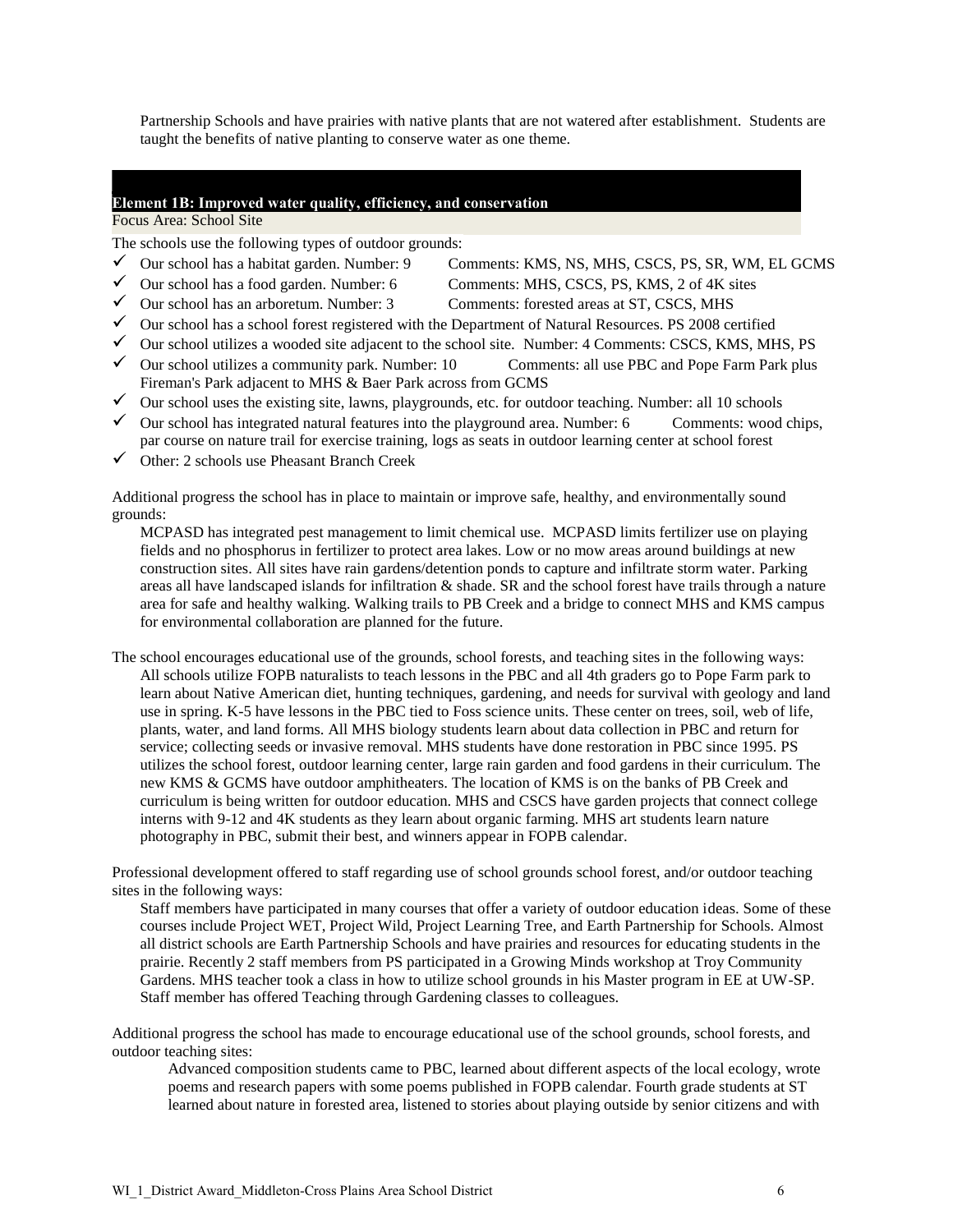help from the seniors, did art projects and wrote about the experience captured in a published booklet. This 2013-14 Intergenerational project was funded by an American Girl grant and had student artwork on display around the community. The 2014-15 AG grant is also intergenerational with MHS video production classes producing 4 videos documenting the history of the FOPB and the Conservancy. These grants connect students to the local environment and senior citizens giving them a real world project. In the works, is the next AG grant (2015-16) to connect music students, seniors and concerts in the Conservancy. Science, english, art, and music students are all introduced to the PBC as an outdoor learning site. In 2014, four MHS pupils completed an independent study, prairie plant I.D. survey at Pope Farm to document how many species survived a drought; data for management decisions.

## **Element 1C: Reduced waste production**

Focus Area: Recycling & Waste Management

The school"s Green Team conducted a formal waste audit in 2011. The school recycles the following materials:

- $\checkmark$  Paper
- $\checkmark$  Glass
- $\checkmark$  Metals
- $\checkmark$  Plastics
- $\checkmark$  Ink Cartridges
- $\checkmark$  Cell Phones
- $\checkmark$  Milk Cartons
- $\checkmark$  Batteries
- $\checkmark$  Other: E-waste

The District has a 48% recycling rate. The District purchases 30% post-consumer recycled, chlorine free paper from managed forests. Recycling bins are clearly labeled (students have helped with proper labeling of all), always placed next to trash cans, and are in the following locations:

- $\checkmark$  Hallways
- $\checkmark$  Classrooms

 $\checkmark$  Staff Lounge

 $\checkmark$  Main office

- Lunch Room
- $\checkmark$  Other: All spaces where staff, students and the community are present.

The school composts waste in the following ways

- $\checkmark$  Our school has a small scale, compost demonstration site used primarily for educational opportunities. Comments: CSCS & MHS uses for both education and in school food gardens
- $\checkmark$  Our school composts our cafeteria food waste. Comments: WM has just begun food waste composting.
- $\checkmark$  Our school composts school landscape waste material. Comments: WM for use in school gardens
- $\checkmark$  Other: school garden waste and leaves are composted. Grass clippings left on lawn.

The school takes the following actions to minimize and safely manage hazardous waste:

- $\checkmark$  Our school has a hazardous waste policy for storage, management, and disposal that is actively enforced. Comments: all hazardous waste is disposed of environmentally
- $\checkmark$  Our school disposes of unwanted computer and electronic products through an approved recycling facility or E-cycle Wisconsin program.
- $\checkmark$  All our computer purchases are Electronic Product Environmental Assessment Tool (EPEAT) certified products.

The chemical hygiene officer at MHS approves all chemicals before purchasing. Years ago the chemistry department eliminated lead, mercury, chromates, dichromates, and other hazardous chemicals through a clean sweep program for schools. The most recent clean sweep disposal from the HS science department was over 12 years ago. Since that time, no chemicals have been purchased that are on the Flynn nonrecommended for students list. During the move to a new facility, KMS science chemicals found not safe for student use were disposed of through Badger Disposal. There were 71 substances identified for disposal. Amounts were determined by container capacity and % remaining. Some were not deemed hazardous and others such as sodium peroxide, sodium hydroxide, copper compounds, lacquer thinner are hazardous. Environmental and health services contractor quantified the materials and Badger Disposal will complete the manifest that will track the waste disposal.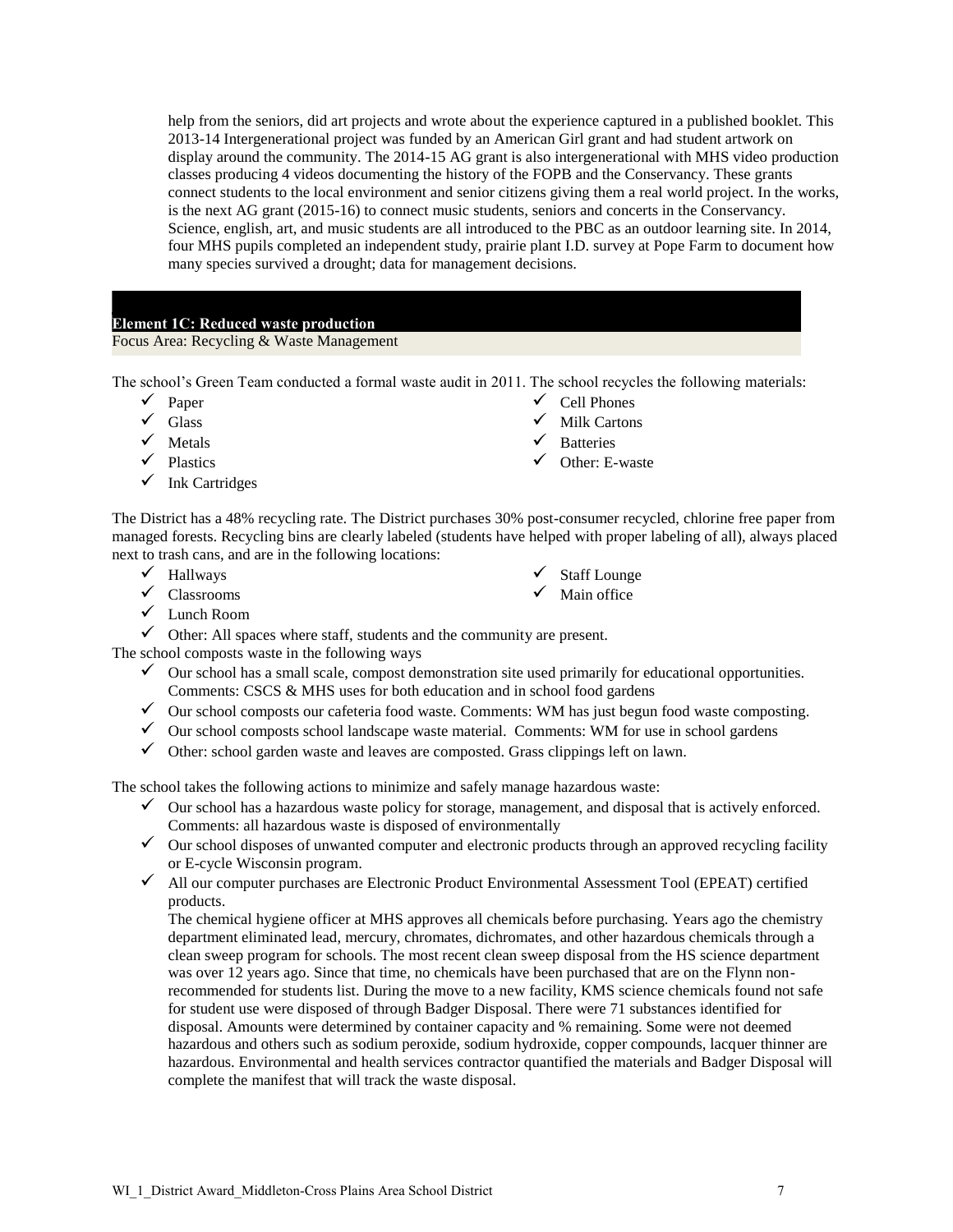Additional progress the school has made to reduce waste, increase recycling/composting, or eliminate hazardous waste:

All confidential documents from schools and administrative offices are shredded & recycled. Milk cartons are recycled at all sites K-8. Green team at WM is surveying 2014 recycling and garbage for streamlining. Equipment such as cabinets, computers, printers, etc are sold at district "garage sale" for reuse. Ecology club has had swap events in the student center where students bring in unwanted clothing, shoes, accessories, etc. Anything left over is donated to Goodwill. Gardening program donates leftover food to Middleton Outreach Ministry food pantry. Paper napkins for all schools are chlorine-free, suitable for composting. Any pre-packaged food such as carrots, milk, whole apples, etc that students have taken but don't want are placed in a box for the food pantry. According to a survey in 2014, this food donation (in place for 25 years) exceeds 30,000 lbs/year kept out of landfills. Over last 3 years, training reduced waste at the food production level. In Tech Ed. all scrap metal parts, including nails, screws, rivets and sheet metal are recycled. KMS PTA recycles printer cartridges including 211 from City Clean Sweep in Oct. 2014.

Waste reduction, reuse and recycling behaviors are encouraged in the school in the following ways:

HS & Middle schools have clearly labeled recycling bins for bottles and cans from vending machines. Durable trays are washed and reused. All cardboard, cans, and glass are recycled from all production kitchens. Distributor brings truck load of food to the district's central warehouse which has large cooling and freezing capacity. This reduces the need for smaller less efficient units at individual schools and allows for one delivery vs going to 10 schools thus reducing fuel and pollution. Food delivery to individual schools occurs with daily mail delivery to create more efficient routing. Less equipment is needed at individual schools because the central kitchen produces meals which also saves energy besides resources in equipment manufacture. MCPASD has software that requires teachers to actually select what they want printed at the printer (after selecting print on the computer) to reduce mistake printing. This has reduced the paper use by 346,471 sheets in 2013-14. All printer cartridges in the district are recycled and reused.

Waste reduction and recycling are part of the curriculum in some/all grades:

All classrooms have both garbage and recycling bins. Middleton recycling is co-mingled so no sorting is needed. When recycling began in the 1990s, as freshmen, students were trained by environmental studies students in proper recycling methods. The students placed cardboard boxes in classrooms to encourage recycling. Field trips to Columbia County recycling facility were offered to environment students. Speakers on recycling were also invited. Students were trained in recycling K12. Today, the culture of recycling is so common place that recycling curriculum can be replaced with more pressing environmental education. The "star" program at some elementary schools rewards students that are "caught" recycling. Some classes have gone to on-line evaluations and articles to reduce paper use. 4K teaches students to recycle paper, to not waste materials, and conserve paper towel use. 4K also pick up trash and decides what is recyclable versus trash then graph recyclables; plastic, cans, & glass.

Professional development for staff regarding waste reduction and recycling is offered in the following ways: The director of food services has in-serviced kitchen staff on a yearly basis regarding waste reduction at the production level and recycling. A study was done 2 years ago that focused on kitchen waste volume that resulted in training for new production techniques that reduced waste. Lower meal cost is attributed to the cost of waste disposal being less due to less waste. UW-Madison offered a course on waste generation and recycling that 2 MHS science teachers attended.

The District Administrative Center has purchased reusable glassware and pitchers to provide tap water at meetings and eliminate plastic water bottles.

Additional progress the school has made towards waste and recycling education:

Construction waste for 2014 new buildings was recycled. 24,700 square feet of the existing KMS was maintained and updated with modern plumbing, HVAC and electrical systems thus keeping this portion out of the waste stream. Of the old building that will be demolished, 30% can be recycled. However the demolition contractor is currently working to possibly get up to 50% of the old building recycled. End of the year activities includes a locker clean out and gently used supplies are collected for distribution to students in need during next school year. Unclaimed Lost and Found articles are donated. APES field trips to Holy Wisdom Monastery, a platinum LEED certified building learned how the Monastery recycled 99% of the old building. Elementary age students take a field trip to the library in Cross Plains, first LEED silver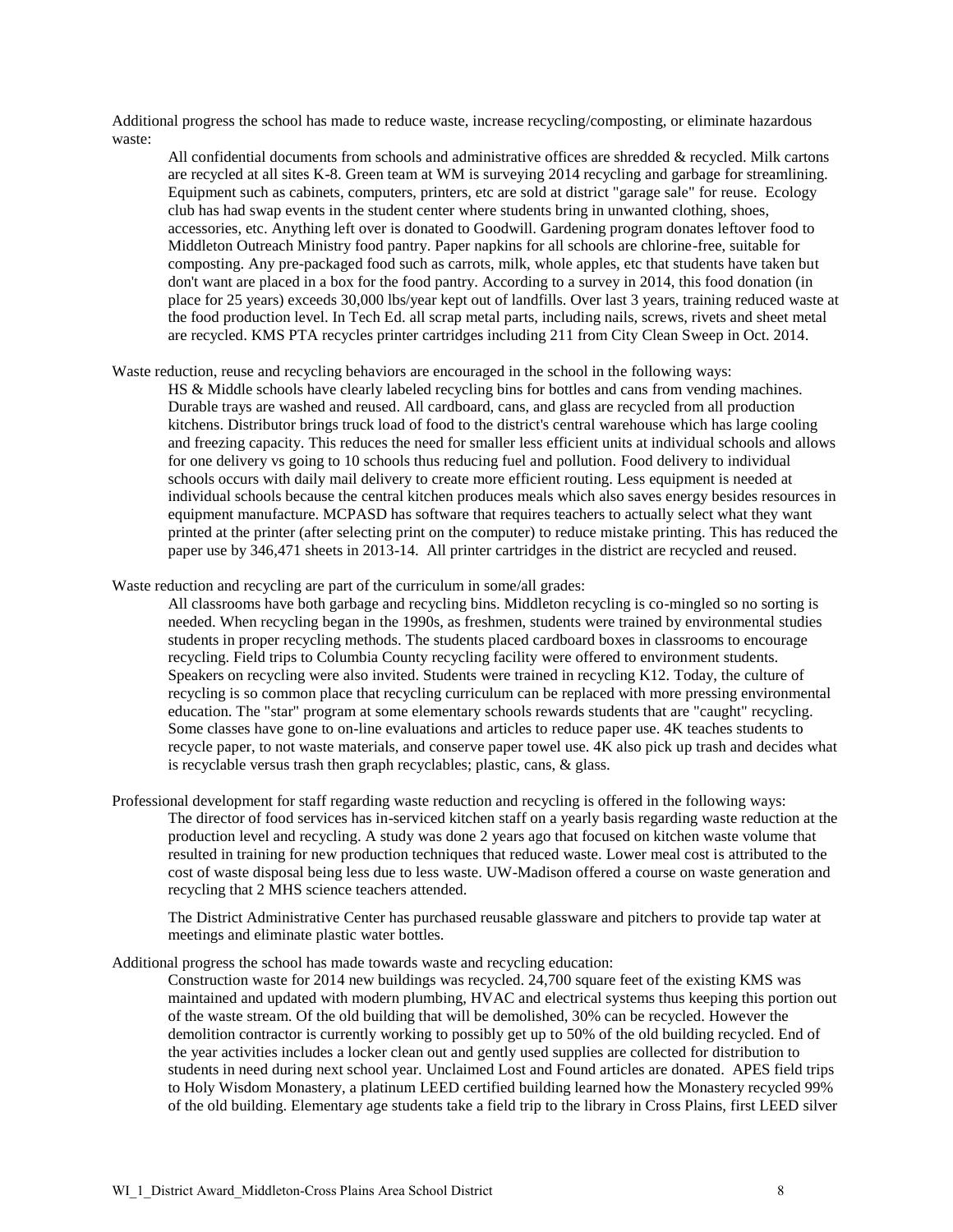certified library in Wisconsin, and learned about recycled building materials. GCMS for last 2 yrs has a terra-cycling program to reuse plastic.

## **Element 1C: Use of alternative transportation**

Focus Area: Transportation

The school offers the following transportation options:

- $\checkmark$  A well-publicized, no idling policy that applies to all vehicles (including school buses).
- $\checkmark$  Vehicle loading/unloading areas are at least 25 feet from building air intakes, doors, and windows.
- $\checkmark$  Programs to encourage carpooling. Please explain limiting response to 350 characters. Comments: program to encourage bussing rather than cars
- $\overline{\phantom{a}}$  A plan to regularly review bus routing. Comments: district wide
- $\checkmark$  A policy pertaining to fuel-efficient fleet vehicle purchasing. Comments: district wide
- $\checkmark$  Bike racks. Comments: all schools
- $\checkmark$  Safe Pedestrian Routes to school or Safe Routes to School. Describe: worked with city on locating Safe Routes to School. Received funding.

The school transportation use is efficient and has reduced its environmental impact:

\*buses retrofitted with diesel oxidation catalyst using EPA region 5 Midwest clean diesel initiative grant \*ultra low sulfur diesel fuel used

\*From 2010 to 2014 retired 24, 1993-99 buses and added 31 new, low emission and better MPG buses

\*Transportation center requires no idling when dropping off or picking up students at school

\*GPS equipment used to monitor reduced idling

\*one suburban with flex fuel option

\*district owns 4 suburbans for transporting small groups

\*offering late bus to reduce individual vehicle use for after school activities

\*Use routing software, Transfinder, to locate stops to shorten routes for route optimization and stop optimization.

\*district participates in the "Safe Routes to School" Program.

\*district has a well-publicized no idling policy that applies to all vehicles (including school buses).

\*district has established Safe Pedestrian Routes to school which are distributed to parents and posted in school offices.

\*District uses a rubric that includes age, condition of bus, power train, and cost to maintain the bus, to replace inefficient buses.

\*Applied for National Clean Diesel School Bus rebate program to replace 5 more buses. Pending

Additional progress the school has made towards transportation efficiency and decreasing emissions:

All district buses are equipped with a GPS system that monitors idling. The Transportation Director regularly reviews the idling reports and conducts follow-ups with drivers. Students who live in town have the opportunity to complete safety slips notifying schools that they will be riding bikes to school. Families take advantage of this healthy alternative knowing the school is maintaining and enforcing safe practices. KMS - Trails/paths, bike parking, and showers are provided to encourage students and staff to use alternative modes of transportation. GCMS with new construction has bike parking and showers provided as does all the other schools. Asst. Superintendent Wohlleber, serves on the city Pedestrian, Bicycle and Transit Committee that encourages and develops safe and environmentally friendly transportation options for students and community residents. Superintendent Johnson, serves on the WI Sustainable Schools Coalition board which promotes school and community green and healthy initiatives.

Transportation issues and outdoor air quality are part of the curriculum in some/all grades:

Transportation issues are discussed in APES during the energy unit and urban planning unit. The pollution unit covers outdoor air quality for a number of pollutants, many tied to transportation choices. Chemistry has students explore climate change and the impact transportation and carbon based fuels have on the atmosphere. Growing Food and Sustainability, formal name of the gardening program, is a youth-led,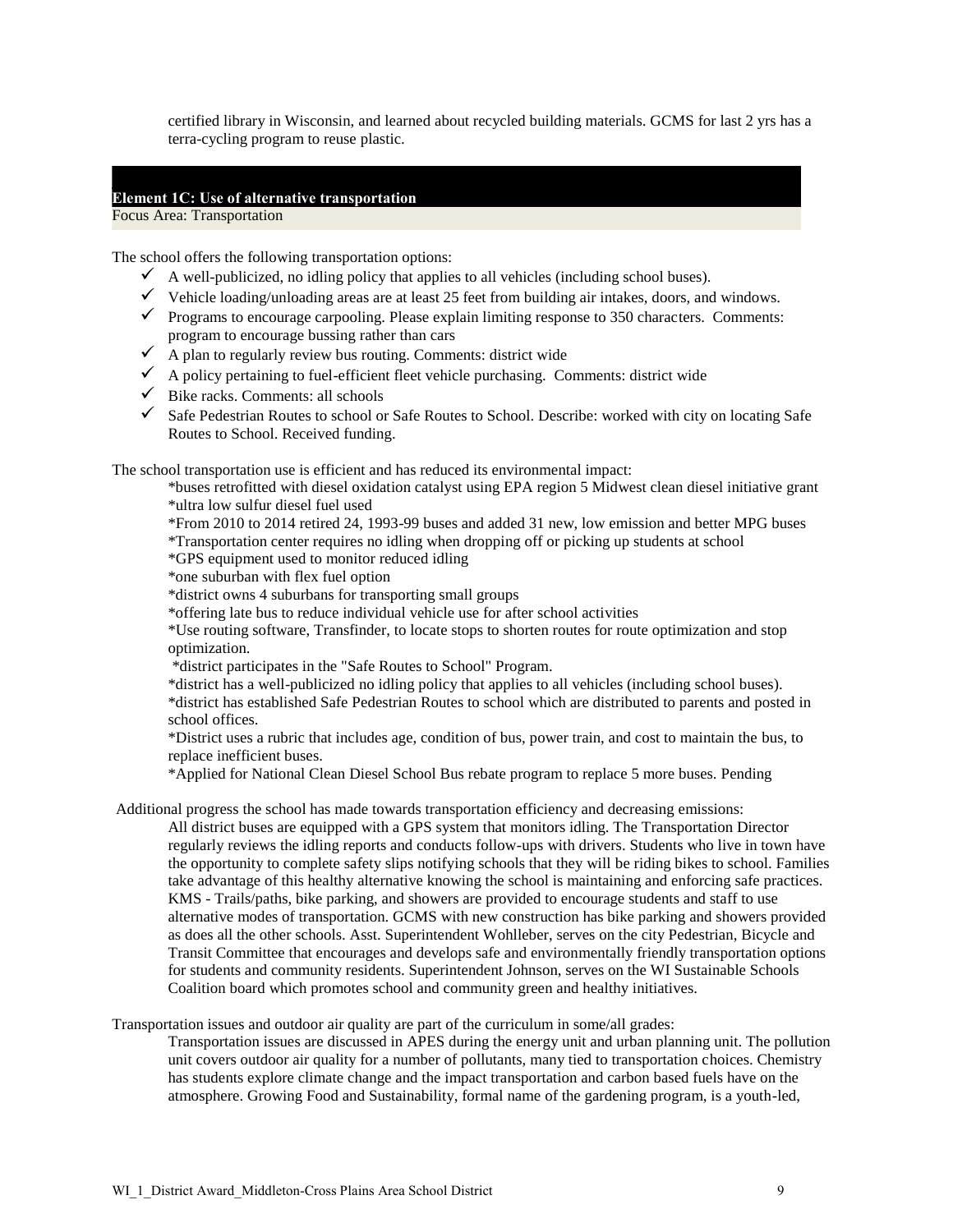community-based sustainability initiative. The program engages elementary, middle and high school youth in hands-on EE and leadership training through agriculture, nutrition, cooking, art, biking, and multi-age relationship building. All transportation is done with bicycles. They have a wagon attached to a bike that picks up food waste from 3 local businesses to deliver back to the compost pile at MHS. Over 2 years, 2500 lbs of food waste was diverted from landfills to provide composted soil for the school gardens. The bike/wagon delivers vegetables to the local food pantry, Middleton Farmers Market and 2014 CSA members. By modeling good practices, this educates youth on alternatives to cars. See [http://growingfoodandsustainability.wordpress.com](http://growingfoodandsustainability.wordpress.com/)

The district offers incentives for students or staff to encourage sustainable transportation practices: District participates in walk/bike to school day. During Earth Day events Ecology club gave tickets to students walking, biking, or carpooling for a drawing for prizes. During a transportation/energy unit, Environment students encouraged high school administration to give preference to students carpooling with reduced parking fees. Students that opt to attend another school in the district, outside their attendance area, had to pay an additional fee for busing but that fee was waived in 2012 to encourage more bus riders.

Professional development offered to staff regarding sustainable transportation education include:

MCPASD sent the transportation services manager (TSM) and transition transportation coordinator (TTC) to National Association for Pupil Transportation conference in November to learn of alternatives to gasoline and diesel fuel such as propane, CNG, and diesel electric hybrids. Transportation staff, Superintendent and Assistant Superintendent are all inserviced on the latest technology learned at the conference. WI Department of Energy held conferences in 2012 on CNG opportunities that were attended by TTC. All transportation staff are instructed in low idling procedures….at 20F--10F limit is 15 min/hr and below -10F idling as necessary. This low idling policy reduces emissions, wear and tear on the engine, and saves \$8-10,000 annually. In winter the buses were idling as much as 200 hours/week and after GPS equipment was installed to monitor and enforce idling policy in 2012, the average was reduced to 15 hours/week greatly reducing fuel use and emissions.

## **Pillar II: Improved Health & Wellness**

## **Element 2A: Integrated school environmental health program**

Focus Area: Environmental Health

The school has fully complied with the state law prohibiting elemental mercury and has an indoor environmental quality plan.

The school employs the following practices to improve contaminant control and ventilation:

- $\checkmark$  Our school has a comprehensive indoor air quality management program that is consistent with EPA's Indoor Air Quality (IAQ) Tools for Schools.
- $\checkmark$  as mold, dust, and pet dander.
- $\checkmark$  Our school meets ASHRAE Standard 62.1-2010 (Ventilation for acceptable indoor air quality).
- $\checkmark$  Our school has installed one or more energy recovery ventilation systems to bring in fresh air for use in the HVAC system.
- $\checkmark$  Our school has installed local exhaust systems for major airborne contaminant sources.
- $\checkmark$  Our school has CO alarms that meet the requirements of the National Fire Protection Association code 720.
- $\checkmark$  Our staff visually inspects all our school's structures on a monthly basis to ensure they are free of mold, moisture, and water leakage.
- $\checkmark$  Our school's indoor relative humidity is maintained below 60%.
- $\checkmark$  Our school has moisture resistant materials/protective systems installed (ie. flooring, tub/shower, backing, and piping).
- $\checkmark$  There are no wood structures on school grounds that contain chromate copper arsenate.
- $\checkmark$  Our school prohibits smoking on campus and in public school buses.
- $\checkmark$  Our school has combustion appliances that are annually inspected to ensure they are not releasing Carbon Monoxide? (Not applicable – the school does not have combustion appliances.)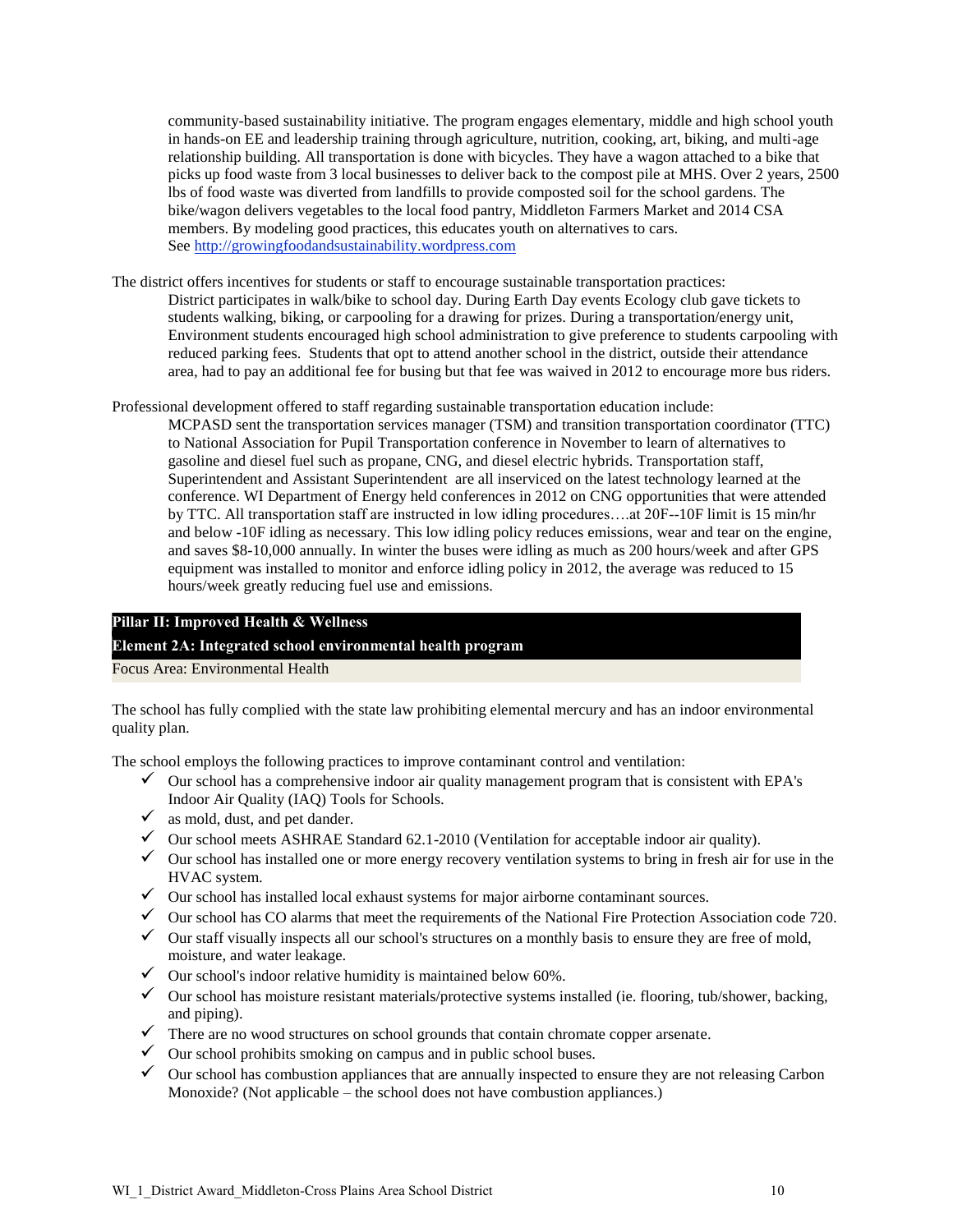- $\checkmark$  All of the ground contact classrooms at our school have been tested for radon within the last 24 months.
- $\checkmark$  Radon tests for all of our schools tested at or below 4 pCi/L.

"The school has a chemical management program that includes:

 $\checkmark$  Chemical purchasing policy (low or no-VOC products).

 $\checkmark$  Storage and labeling.

- $\checkmark$  Hazard communication.
	- $\checkmark$  Spills (clean up and disposal).
- $\checkmark$  Selecting third-party certified green cleaning products: 80% of custodial products used are Green Seal Certified. Also use Ecologo, Green Seal, and EPA

The school controls and manages chemicals routinely used in the school to minimize student and staff exposure: All chemistry students use goggles in lab, closed toed shoes, and lab aprons. All science labs have eye wash stations and drench showers. Chem labs have exhaust fume hoods. Faucets are anti-siphoning. Yearly chemical safety workshops occur.

The school has an integrated pest management program and uses the following practices to reduce exposure to pesticides:

- $\checkmark$  Our school has an employee who is certified to apply pesticides.
- $\checkmark$  Our school contracts with a certified and licensed pesticide applicator.
- $\checkmark$  Our school post a notice at the time of pesticide application and for at least 72 hours following application
- application<br>  $\checkmark$  Pest control policies, methods of application, and posting requirements provided to parents and school employees.
- $\checkmark$  Copies of pesticide labels, copies of notices, material safety data sheets (MSDS) and annual summaries of pesticide applications all available and in an accessible location.
- $\checkmark$  Students are prohibited from entering a treated area for at least 8 hours after the treatment or longer if required by the pesticide label. Comments: 72 hours post and restrict

Efforts to reduce use of pesticides at school include:

All school gardens are organically farmed.

"An Integrated Pest Management (IPM) approach for controlling insects, rodents and weeds shall be used in the District. The District's IPM approach will focus on making the school building and grounds an unfavorable habitat for these pests by removing food and water sources and eliminating their hiding and breeding places. The District will accomplish this through routine cleaning and maintenance.

School buildings and grounds are monitored regularly to detect any pests that are present. Pest sightings will be reported to the District"s IPM Coordinator who will evaluate the "pest problem" and determine the appropriate pest management techniques to use to address the problem. The techniques can include increased sanitation, modifying storage practices, sealing entry points, physically removing the pest, etc. Chemicals (pesticides) shall only be used when necessary to eliminate a pest problem. Pesticide application in a school or on school grounds shall only be done by authorized persons and shall be posted in accordance with state law requirements."

Additional progress the school has made towards improved environmental health specifically on the school building and grounds:

APES students tested the air in the woods shop while students were sawing and sanding wood for a project. It was found that the particulate matter in the air exceeded safety levels indicating the air handling system was not effectively working. MCPASD called in professionals and the exhaust system was fixed. The following year recorded safe levels of particulates. The district monitors semiannually the CO2 levels.

Professional development or training offered to staff regarding environmental health:

Each year district custodial, grounds and maintenance staff attend a half day seminar to include discussion concerning environmental health. This training is backed up by mandatory online training throughout the year. Science teachers are inserviced yearly on chemical hygiene and safety.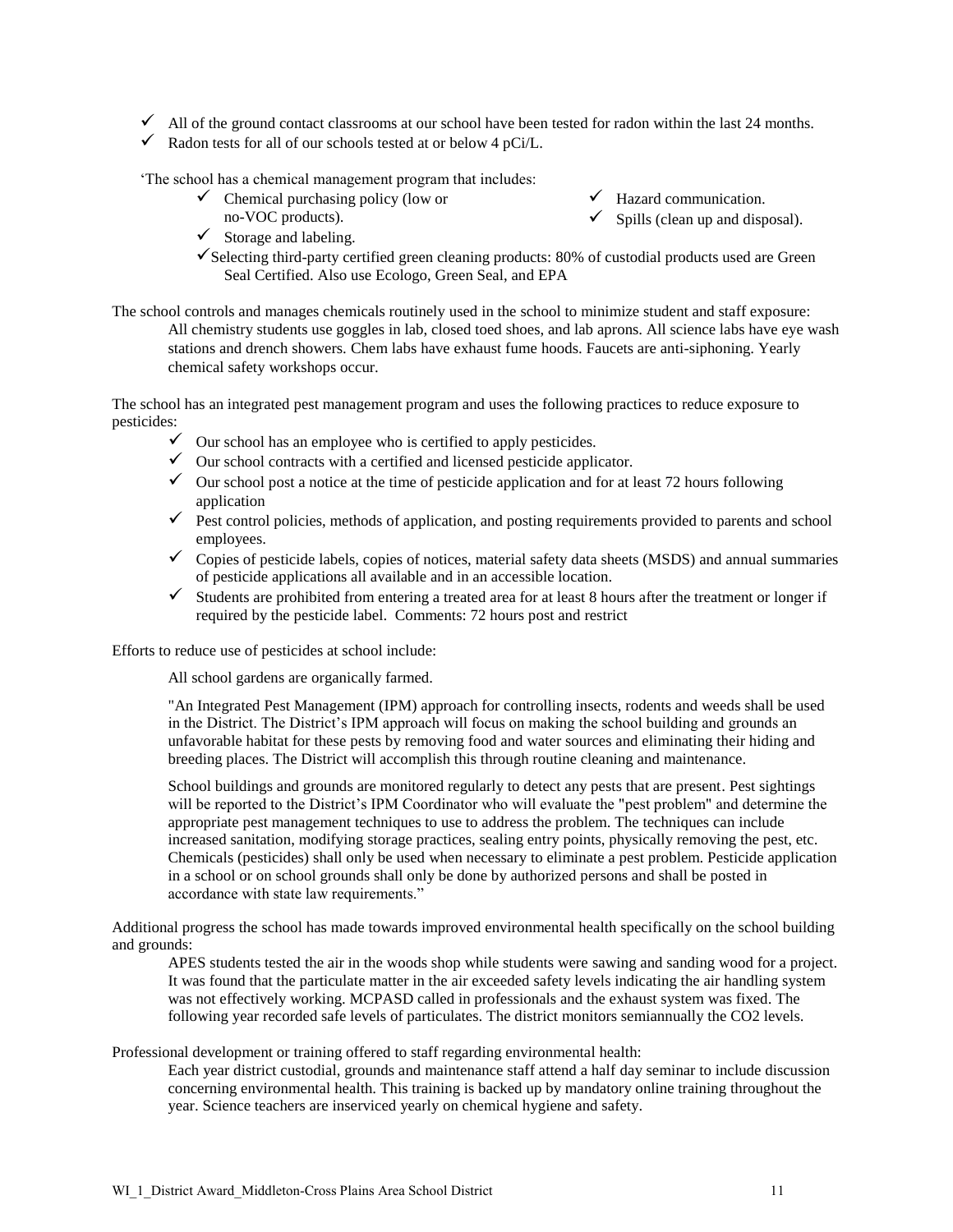Chemical safety and awareness and mercury information are part of the curriculum in some/all grades: Mercury is not allowed in schools. All mercury and mercury thermometers were removed years ago. Chemistry labs all have chemical safety information located in each classroom. Students have safety training and testing before any chemistry labs are performed. Chemical hygiene officer must approve all chemicals on order and inspects storage areas for chemicals considered unsafe for student use.

Additional progress the school has made towards improved environmental health through training, teaching, and professional development:

The district has yearly training through a health and safety consultant. On-line training is required for all staff to ensure awareness of chemicals present in all district facilities. Other targeted training is available for health and safety topics for specific work groups as appropriate based on job related responsibilities.

### **Element 2B: Nutrition & Fitness**

Focus Area: Health & Wellness

The Middleton-Cross Plains Area School District is committed to providing school environments that promote and protect children"s and adult"s health, well-being, and ability to learn by supporting healthy eating and physical activity. Therefore, it is the policy of the Middleton-Cross Plains Area School District that: (See:<https://app.eduportal.com/documents/view/433046?q=district%20wellness%20policy>)

The school provides the following options to promote nutrition and fitness:

- $\checkmark$  Our school offers pre-made salads and large vegetable condiment bar daily
- $\checkmark$  Our school offers fresh fruits and vegetables. Comments: offered daily
- $\checkmark$  Our school uses whole grain foods. Comments: all district uses for last four years
- $\checkmark$  Our school has restricted access to foods of minimal nutrition value. Comments: for 15 years
- $\checkmark$  Our school has restricted access to beverages of minimal nutrition value. Comments: juice, milk, naked juice is offered. Vending contract offers diet soda but no sugar soda.
- $\checkmark$  Our school garden supplies food for our students in the cafeteria, a cooking or garden class or to the community. Comments: Volume of school gardens not enough for district food service but Food pantry, organic Dinner, and garden program uses "farm" program.
- $\checkmark$  Our school has an on-site indoor exercise room available to students and staff. Comments: at high school
- $\checkmark$  Other: swimming pool, hiking trails, track and outdoor fields

The school has a policy for harassment and bullying:

## BULLYING OF STUDENTS AND STAFF 411.1

Bullying of students and staff will not be tolerated and is prohibited in the Middleton-Cross Plains Area School District. All forms of harassment in cyberspace, commonly referred to as cyber bullying, are also unacceptable and viewed as a violation of this policy.

This policy applies to all educational activities and environments supported by the district. The Board of Education considers these actions to be detrimental to the health and safety of students and staff, and disruptive to the educational environment.<https://app.eduportal.com/documents/view/432915?q=Bullying> Students, parents, and staff may report bullying 24/7 utilizing the district online reporting system, School Works. There is also a district telephone hotline to report bullying. Both systems allow anonymous reporting.

Additional progress the school has made towards improved health and wellness specifically related to the school facilities and policies:

\*6-7 am M-W-F **free**, community based fitness program, Middleton Morning Movement Mayhem reconnecting bodies to movement potential & possibilities. 11 year program has grown from 7 to 70 attendees.

-On Tuesdays and Thursdays: 30 minute Introduction to Movement sessions are designed to acquaint people with methods and equipment used in the MMMM sessions.

-New PE/Health curriculum,"Rest - Eat - Move" (REM): K-12 comprehensive program to provide students skills and resources to achieve and sustain fitness for a lifetime. REST: Passive rest (sleep); Active rest (physical decompression); and Mindful rest (stress reduction); EAT: Connecting people to real food; MOVE: Creating bodies that are physically literate and adaptable rather than simply adapted.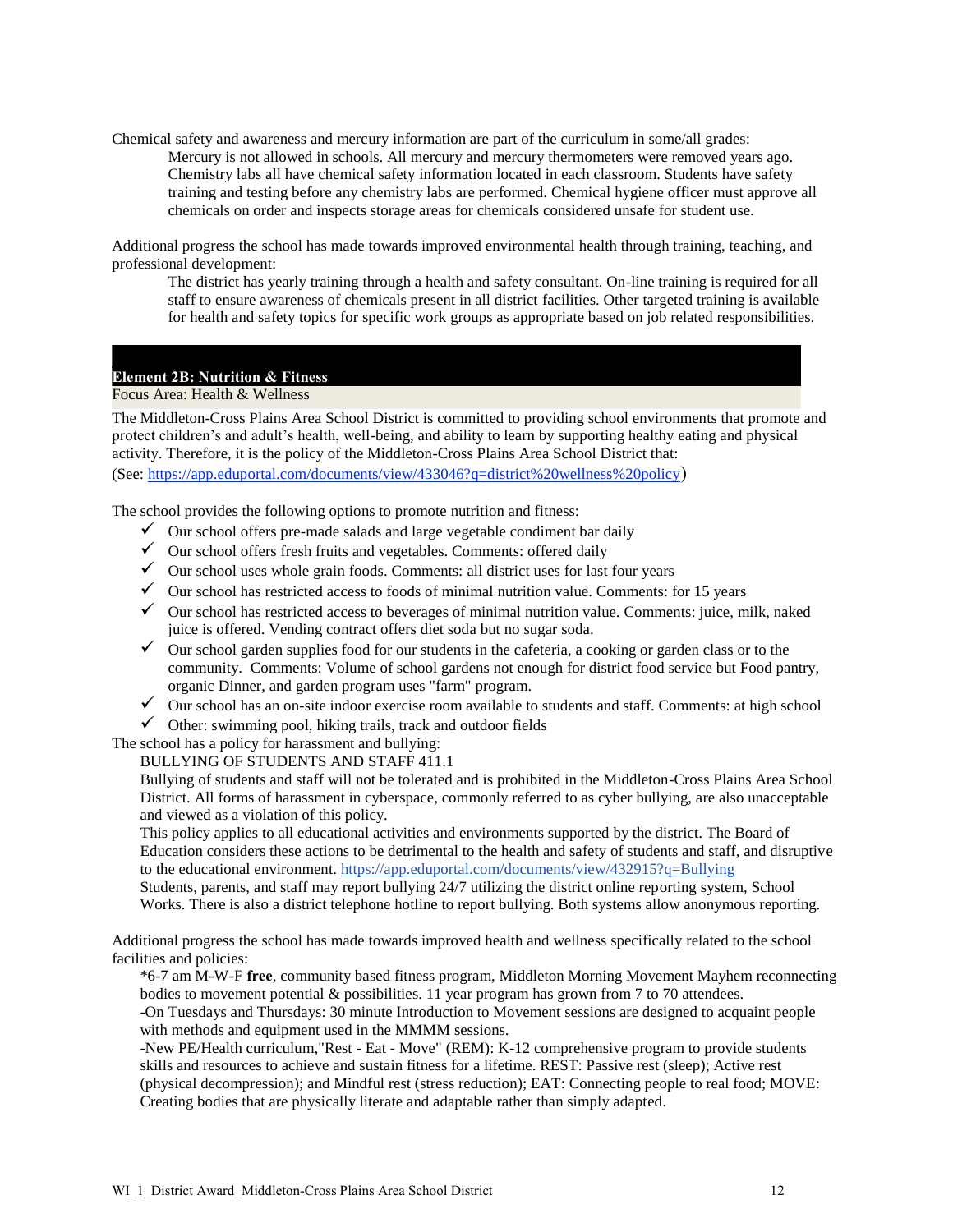-MHS athletes training: Instruction in proper movement mechanics assisted by students from UW physical therapy graduate program, M-Th from 4:15-5:30. Program has reduced sport injuries.

The school provides the following resources for staff and student social well-being:

MCPASD provides access to social-emotional services in each and every building. Students access these services through teacher referral, classroom lessons, and by student request as staff are present in each building. Not all the positions are full-time, but all are available every week or by appt. or request. Overlap occurs so that students can always get help when needed.

The school employs the following practices to promote nutrition, physical activity and overall school health:

- $\checkmark$  Our school has implemented Fuel Up to Play 60. Comments: in the past not currently
- Our school has implemented Got Dirt or Got Veggies program. Comments: Park School
- $\checkmark$  Our school participates in a Farm to School program or other program to use local, fresh food.
- $\checkmark$  Our school promotes hand washing for staff and students.
- $\checkmark$  At least 50% of our students have participated in the EPA's Sunwise (or equivalent program). Comments: students taught benefit in using sun screen
- $\checkmark$  Other. 2006 Comments: local source for fresh whole apples Sept.- Jan.

The following types of outdoor education, exercise and nature-based recreation is available:

All sixth graders have an overnight field trip to Upham Woods for outdoor activity such as snowshoeing and cross-country skiing plus have team building skills and environmental lessons. Ten under-resourced students ages 13-18, are selected to participate in BWCA trip. The core Big City Mountaineers program is a week-long wilderness mentoring expedition where urban youth are given the opportunity to experience the beauty and challenges of the wilderness alongside supportive adult mentors. MCPASD is the only district in WI participating in BCM trips and has done so the last 2 summers. PE offers Fitness for Life, Outdoor Pursuits, & REM as 3 courses with nature based recreations such as camping/hiking, snowshoeing, cross-country skiing, etc. In recent years, 4 CO Wilderness backpacking and river rafting trips were taken by 35 students. A summer 2015 program called Outdoor Adventures will involve 5th-8th grade students in hiking, canoeing, swimming, and camping. GCMS PE uses Baer Park for outdoor activities. KMS holds an annual 1 mile fun run in PBC.

The following professional development, training, or programs are offered to staff regarding health and wellness: Introduction to Movement is a four-week course offered to staff taught by the MCPASD wellness coordinator. A Health Risk Assessment is mandatory for all staff with health insurance through MCPASD. A monthly wellness letter is emailed to all staff with tips on healthy living. The media coordinator at MHS has produced several short wellness-oriented video segments. Experts from the UW (Physical Therapy; Nutritional Science; Sports Medicine; Sleep Clinic, Sports-Med, etc.) are invited to present on various topics.

Health, nutrition, wellness, and physical activity are a part of the curriculum in all grades:

REM is a comprehensive vision for health, fitness and physical viability that is integrated throughout the district and the supporting local community. A partnership between Harbor Athletic Club and MCPASD provided the funds to purchase a lift and have it installed at Harbor Athletic Club's warm water pool for wheel chair bound students. It continues to be a well-used exercise option for handicapped students from MCPASD.

The school engages staff, students, and the surrounding community to promote health enhancing behaviors and wellness:

REM is individualized. One school may feature a teacher - staff walking group, while another may offer classes in yoga or circuit training; still others may create food-resource tribes stressing connection to local sources for whole foods, recipe sharing and group meals.

4K takes students on walking field trips every other week and nature walks in good weather.

Additional progress the school has made towards improved health and wellness among staff and students at the school:

The USDA administrative review of the district's child nutrition program was conducted in Feb of 2014. No citations were noted and the program was given exemplary status. Sanitation reviews are done twice yearly and also received exemplary status with no citations. Community-Service learning credits are offered to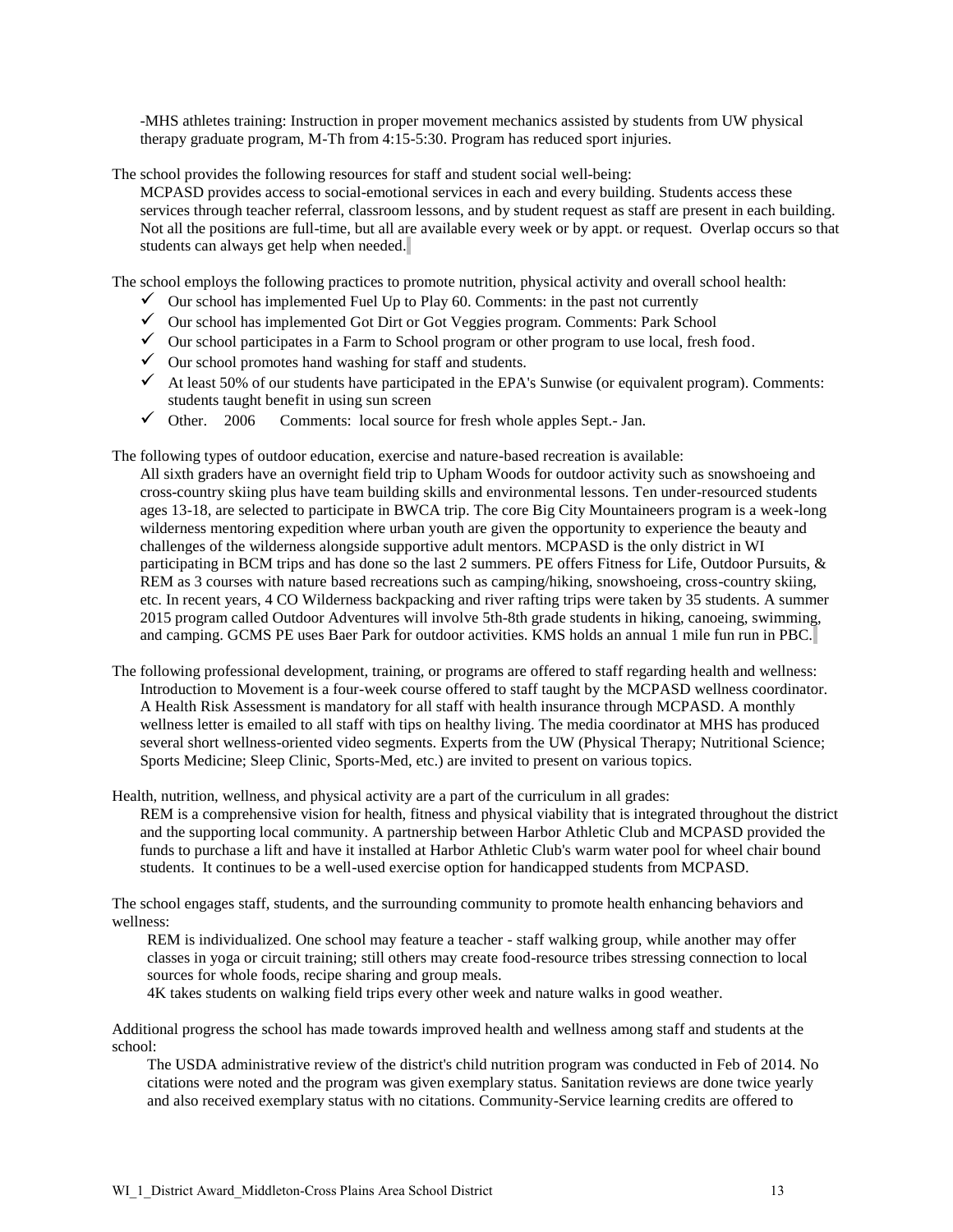students for assisting in the instruction of fellow students and staff to improve movement skills.

## **Pillar III: Effective Environmental and Sustainability Education**

**Element 3A: Interdisciplinary learning about the key relationships between dynamic environmental, energy, and human systems**

### Focus Area: Environmental & Sustainability Education

The school has a scope and sequence that integrates environmental and/or sustainability education as part of the regular coursework at all grade levels:

Trees, Water, Matter and energy, electricity, water planet, solar energy, environmental biology, environments, diversity of life, weather and water, populations and ecosystems, electronics, ecology, climate change, 4K-8 plus specific EE classes and infusion at HS level

Environmental and sustainability education concepts are integrated throughout the curriculum in grades 4K-12. 6th grade does a global awareness project that encompasses environmental issues. Kids choose topics (e-waste, pollution, climate change, invasive species) do research, hear/Skype with guest speakers, design their own scientific studies, write opinion essays, and culminate with group presentations. Environment classes are offered to 10-12th graders. H2O for Life fundraiser is done yearly in 6th grade. A few schools overseas needing help in raising funds for wells, hand washing stations, latrines are chosen. Students learn about the importance of clean water and hygiene while raising money to fund those projects. 4K take, nature scavenger hunts, have camping unit, tend gardens, eat harvest, & learn recycling/saving energy.

Science: biology: ecology unit and climate change. Biotech: ethics of GMOs.

Social Studies: Issues in Global Development has unit on access to clean water. Online course Global Studies have students reporting on Environmental issues.

English language arts: Debate often has environmental issues. 2013-14 Advanced composition had trip to PBC to get topics to research and inspiration for poetry.

Exceptional needs: Inclusion is practiced in all classes so all students learn together.

PE/Health education includes eating healthy and speaks to organic benefits, uses Rest-Eat-Move. Tech Ed: Engineering has alternative energy/design. Rec Vehicles Modification and Design: more efficient fuel use. Power, Energy and Transportation: energy use, impacts. Architecture and Design: LEED

Students have access to environmentally and/or sustainability focused clubs:

Ecology Club and Envirothon are offered. The range of Ecology Club members varies from 25 to 15 currently. Envirothon is a 5 member/team club with mainly 2 teams/yr. Model UN has 40 students this year. The club analyzes the environmental impact their decisions will have in most every simulation, and Model UN had conference topics in the past that dealt with climate change, environmental crisis, and other topics such as mining, & industrial emissions. Debate team (30 members) topics are often environmental. For example: Nov. 2014: Resolved: On balance, the benefits of genetically modified foods outweigh the harms. Roots & Shoots 20, garden club, and GO club (Go Outside, Grow Outside, 40) are offered at the elementary level. 15 Elem. students have the option of joining the summer garden camp offered by Growing Food and Sustainability.

Professional development offered to ensure environmental and sustainability education include:

- $\checkmark$  Aquatic WILD Number of staff  $\checkmark$
- $\checkmark$  Attended the Midwest Renewable Energy Fair for professional development credit. Number of staff\_5\_
- $\checkmark$  Trainings offered through your local CESA Number of staff\_4
- $\checkmark$  Earth Partnerships Program Number of staff\_54\_ Optional Comments: all schools had teams except **CSCS**
- KEEP (WI K-12 Energy Education Program) –Number of staff  $\overline{19}$
- $\checkmark$  LEAF (WI K-12 Forestry Education Program) –Number of staff\_4
- $\checkmark$  Leopold Education Project Number of staff\_2
- $\checkmark$  Masters Degree in Environmental Education Number of staff 1
- $\checkmark$  National/International Conference Number of staff attended. 4
- $\checkmark$  Project Learning Tree Number of staff 2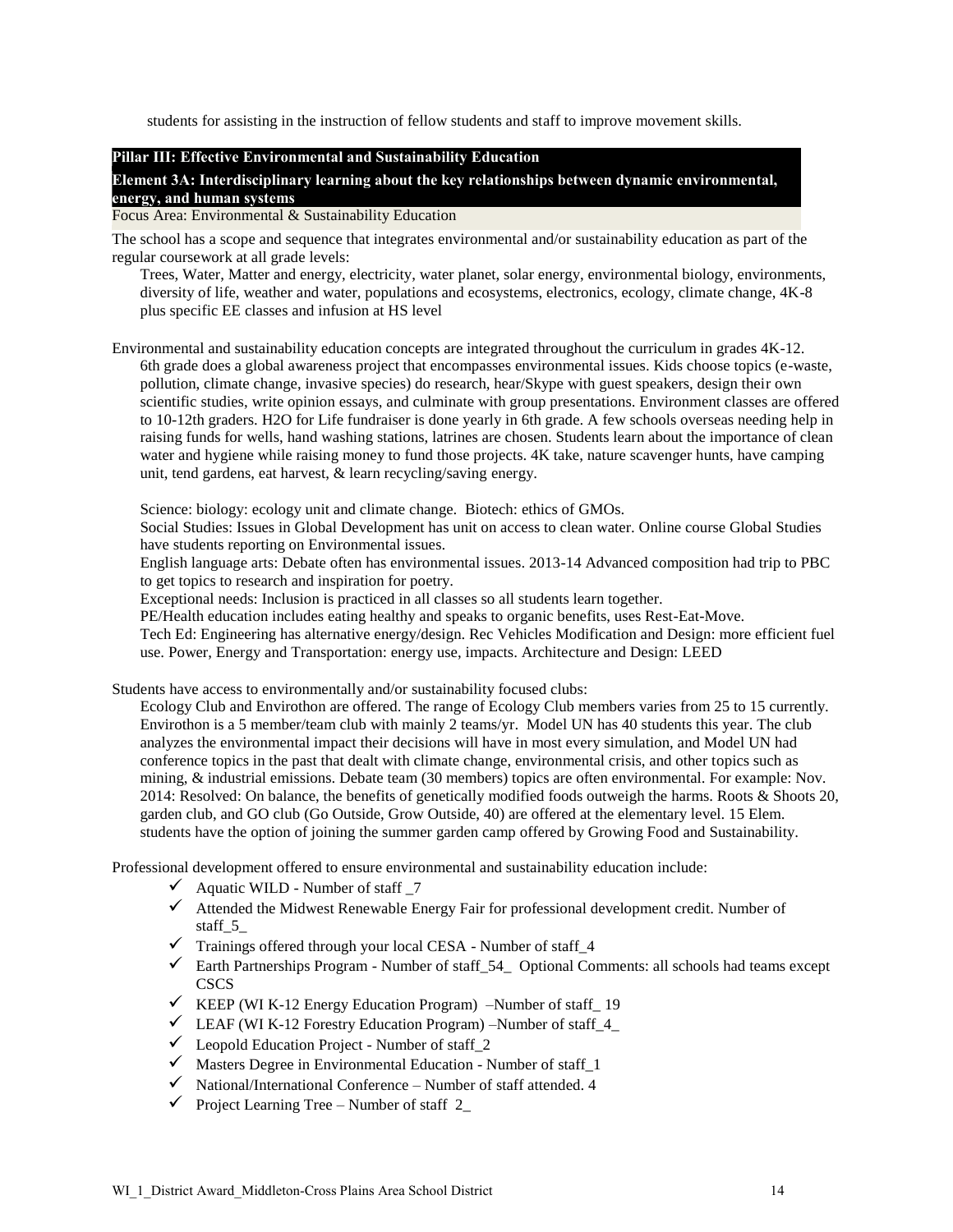- $\checkmark$  Project WET Number of staff 10
- $\checkmark$  Project WILD Number of staff 17
- $\checkmark$  Related university level course: Number of staff\_19 Comments: Environmental Justice, EE, EE Curriculum and Deveolpment, EE curiculum Resources, Environmental Conservation, DNR groundwater, Wingra Watershed field experience, Water Monitoring, Wis. Bioneers, Growing Minds - Garden based Learning, Citizen based Monitoring
- $\checkmark$  WI Association for Environmental Education Event Number of staff\_2
- $\checkmark$  WI Center for Environmental Education Sustainability Course/Workshop/In-service # of staff\_1\_
- $\checkmark$  Other in-service, training, workshop, or course: \_20: biology teachers inserviced on outdoor learning, Kids for the Earth inservices, MATC Teaching about Energy, Great lakes Bio-energy research Center-Research exp. for teachers, Yahara watershed 2070 workshop, Nelson Institute Earth Day Conference.

Outdoor learning experiences offered to students at the school each year include:

Fourth graders from Park removed invasive species and assisted with trail maintenance on the Ice Age Trail. Field biology and PS are hopeful they will participate in Snapshot Wisconsin, DNR partnership with trail cams placed in the PBC and the school forest to monitor wildlife. Field biology is centered on different monitoring opportunities in PBC. Many independent study projects include: determining the impact of development on Brewery creek, & bat and Blanding's turtle research projects. GCMS 8th grade uses Brewery Creek to study local fauna.

The curriculum makes connections between classroom and college and career readiness, in particular post-secondary options in environmental and sustainability fields:

Project Lead the Way courses tie careers to activities. In Principles of Engineering, students build mock recyclers & environmental engineering is discussed. When Hydrogen and Solar cars are done, careers are explored. Field trips & job shadows are often set up for in the field experiences. In Principles of Biomedical Sciences, some of the careers that are explored include environmental toxicology. In Biomedical Innovations, water quality testing and bacterial investigations of contaminated wells are done including career discussions. Agriculture, Food, and Natural Resources is one of these clusters that can then be linked to the DPI Program of Study Plan for recommended high school courses. Yearly, 8th grade parents are asked to participate in their 8th grader"s Student Planning Conference; focused on education and career development, talents and interests, and preparation for a smooth transition to MHS.

Career and technical student organizations' projects focus on environmental or sustainability topics: At the middle school level, the Builders Club, for the last 2 years, competed in CANstruction, a project involving a local food drive that is a competition for teams to build structures with canned food.

Additional ways the school integrates environmental and sustainability education:

\*Fifth graders at NS prairie seed collect and learn about the importance of maintenance of prairies. \*Biology students make observations at PBC. Students design and build their own ecocolumns. The goal of the ecocolumn is to create a fully functioning ecosystem that can be sustainable.

\*4K explore the school prairie, plant grass, grow bean sprouts, and plant flowers for a take home gift. \*Social Studies dept. holds Human Rights Week once yearly that includes fair trade sale. Past speakers discussed women's issues; education, family planning, abuse (all related to family size).

\*A wolf research project in the Treehaven area (WDNR) will be the focus of an overnight field trip by Field Biology students in Dec. 2014. After activities at Treehaven the students will go to the site of the study to track wolves with a WDNR biologist.

\*For many years, APES and Advanced biology students went on separate overnight field trips to UW-Trout Lake to collect data on chemical and biological testing of Trout Lake, collect data and experience a bog, collect invasive rusty crayfish (with a crayfish boil) and learn about other research going on through the station. APES compared water studies in northern WI vs southern and examined land use patterns to determine differences. Currently, Field Biology is planning a field trip to UW-Trout Lake in May to continue this great experience. Two former MHS students that were on this field trip, one at UW and the other at UW-SP have been employed during the last 2 summers to do research at Trout Lake.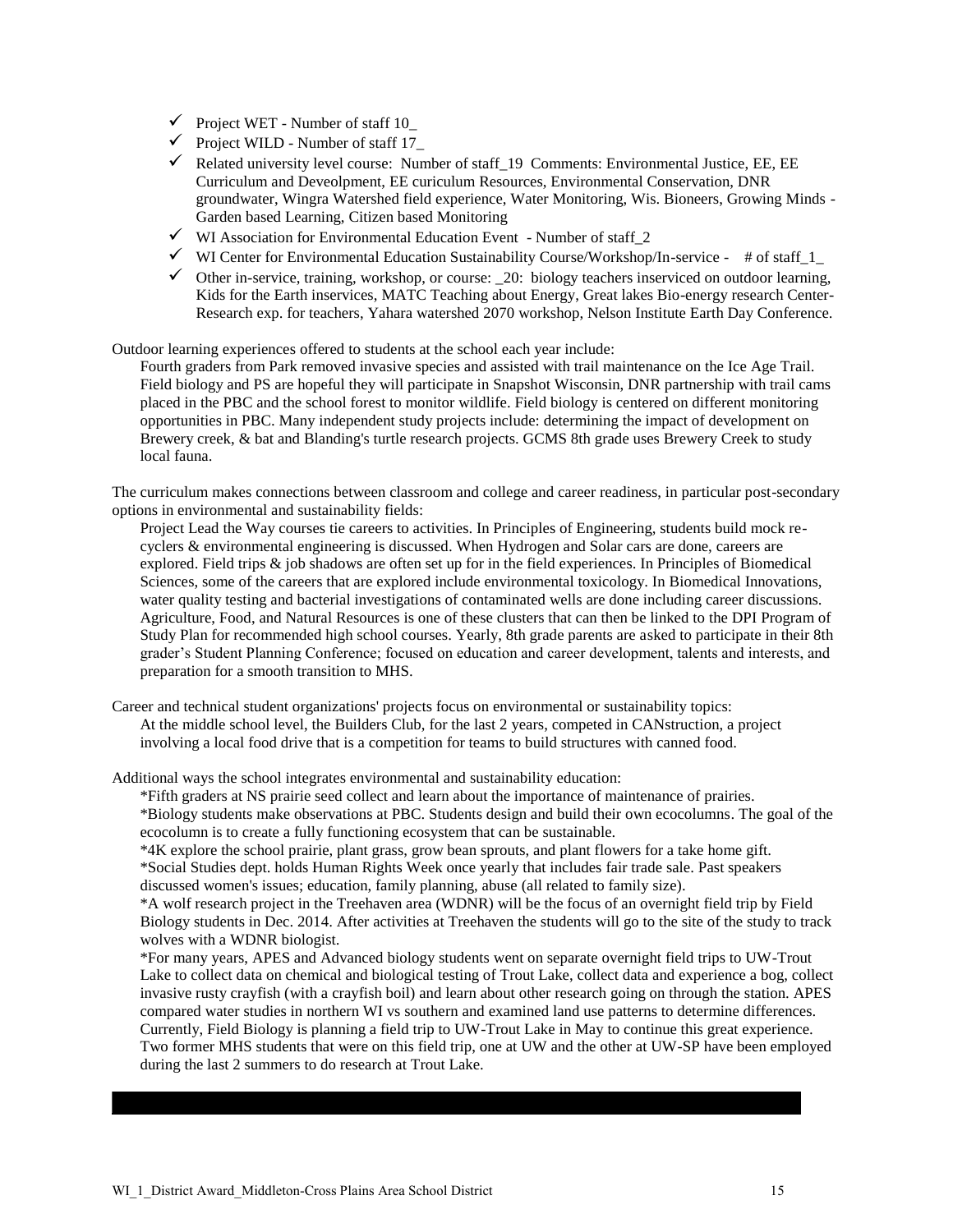## **Element 3B: Use of the environment and sustainability to develop STEM content, knowledge, and thinking skills**

### Focus Area: Environmental & Sustainability Education

Integrated Art and Science explores fiber reactive dyes as opposed to the toxic fixatives of natural dyes. The FR dyes are used in producing artwork using Sacred Geometry and look into nature for the divine ratio. Civil Engineering and Architecture has projects using LEED design elements. Intro to Engineering Design learns about management of waste in manufacturing and in balancing economic and environmental concerns in product design during their project. Principles of Engineering design systems using product lifecycle and how to minimize environmental impact. Government and Law has a student project to write a law changing US fossil fuel use to alternative energy. Digital Electronics incorporates circuit recycling and proper disposal of electrical components. Engineering Design and Development research new technologies to reduce the use of resources. Investigating Environmental Health: project to outline a plan to solve a local environmental health problem. Biotech students explore GMO"s through PCR and gel electrophoresis testing of foods to see if they are made with genetically modified DNA. Students spend time researching GMO products and their implications.

### **Element 3C: Development and application of civic knowledge and skills**

#### Focus Area: Community Involvement

The school has community involvement in all of the focus areas:

\*Plastic Ingenuity partners with Park ES to provide annual maintenance of the 9,000 ft2 rain garden.

\*Town of Cross Plains donated 50 tree stumps to create 2 learning circles at the base of the school forest trail. \*City of Middleton Youth Center will run a program next summer called Outdoor Adventures that will involve 5th-8th grade students in hiking, canoeing, swimming, and camping. The Youth Center is housed at CSCS. \*MCPASD and FOPB are collaborating to create an Environmental Education classroom that will be utilized by district teachers/students and community groups. The classroom is located in the new KMS and it is adjacent to the PB Creek. The goal is to create instructional materials, lesson plans, and field experiences that are easily accessible to faculty and the larger community.

\*Phase 2 of Pope Farm independent study (IS) project: team of students learn restoration ecology techniques from professionals to manage the Pope Farm prairies that were surveyed by IS students in 2014. \*Independent study students partnered with International Crane Foundation to help with Whooping Crane research and in the field surveying habitat and sandhill crane crop deprivations. (3 years) Students were exposed to real world science in the preservation of cranes. Learned habitat management techniques, assisted with artificial insemination, monitored nesting whooping cranes by close circuit TV, were involved in radio telemetry tracking of sandhills, and participated in a prairie burn.

\*UW-Madison limnologist partnered with independent study student to monitor progress with phosphorous reduction to eliminate swimmers itch at Devils lake. (3 years) Result: real world experience in science data collection. The students water tested, netted fish for a mercury content test and learned a lot of limnology. \*Middleton Times Tribune provided a column "Nuts About Nature" for APES students to write about local environmental issues. Result: students researched and learned about local environmental issues while honing their writing skills and were published.

\*PS 4th graders partnered with Ice Age Trail Alliance Saunters Program to learn about the Ice Age Trail and assist in a Green Apple Day of Service to remove invasives and assist with trail maintenance.

\*MHS APES students (50 over 2 years) partners with Ice Age Trail Alliance to assist with building trails. 2014 \*Field Biology has partnered with WDNR buck mortality study in northern WI to help tag bucks and learn about the study. Result: data collection, hands-on experience with tagging deer, and knowledge that hunters and cars cause the majority of deer mortality….not wolves.

\*City of Middleton partnered with MHS students to bait deer and participate in removing culled deer from PBC. City personnel demonstrated deer biology after the cull and the meat was donated to the Food Pantry.

\*For the last 8 years the Sustainability Committee for the City of Middleton has a MHS student representative on the committee to help make Middleton a more sustainable community. Result: one student rep currently at UW formed a partnership with her sister and Growing Food and Sustainability was born.

\*Sixth graders in Middleton partner with the City in Garlic Mustard removal. Result: education on why invasive species are undesirable and service to community in removal.

\*Third graders in Cross Plains have partnered with the Swamplovers to seed collect in fall and spread seed in spring in restoration projects. Results: restored native species and learned the value.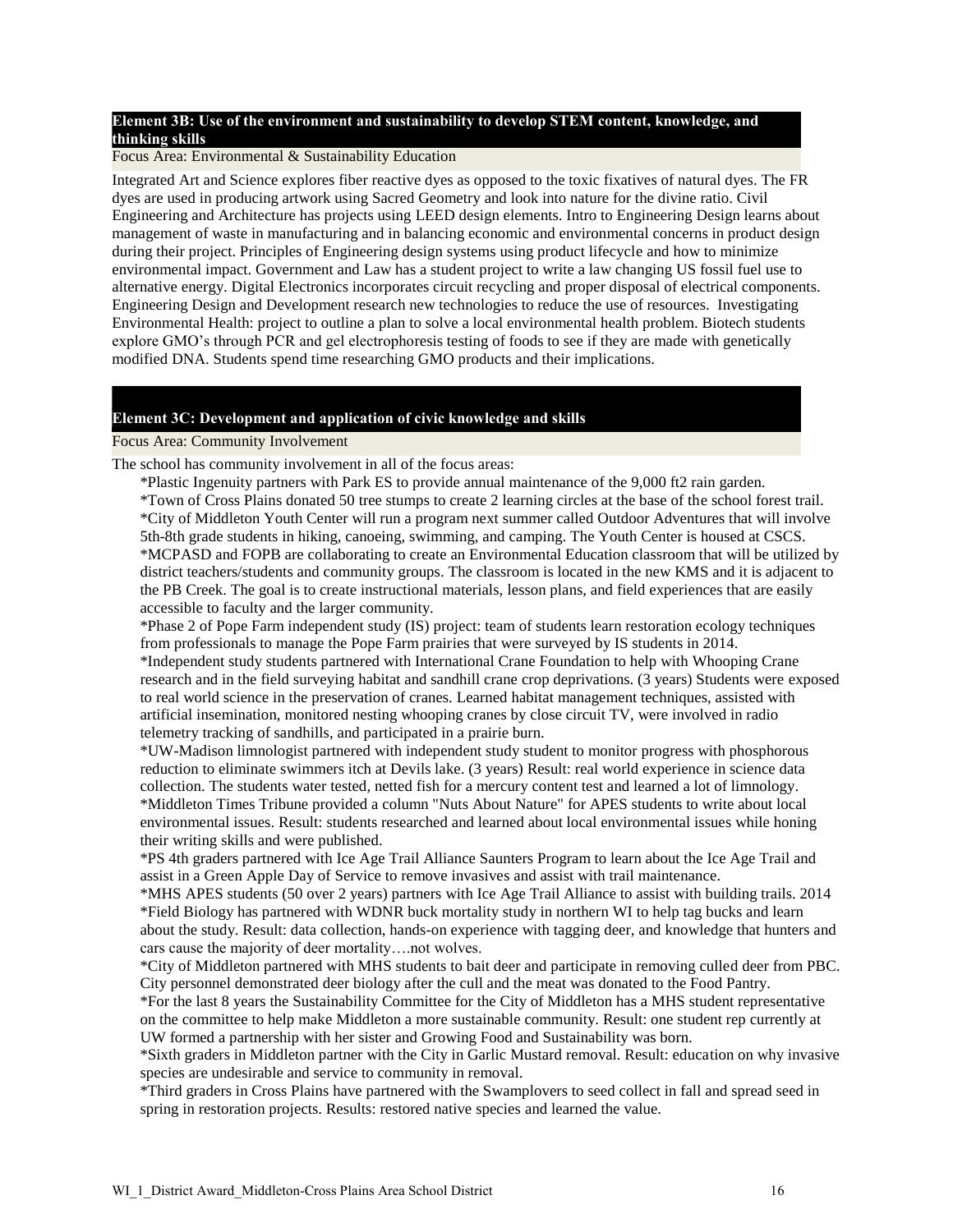\*Environment classes partnered with City of Middleton Planner to survey parents to assess attitudes about ways to get elementary children to school as data the City could include in a Safe Routes to School grant .

\*MGE partnered with CSCS and MHS to provide demonstration solar PV panels connected to an active website to teach students about solar as an alternative energy source.

\*Rosemary Garfoot library partnered with environmental studies students to design, fund, and build two native gardens at the library. Students wrote a grant for funding. Bruce Company provided training in building the pondless waterfall and the UW-Extension Master Gardener program helped the students in the design process. \*Vermont Valley Farm partnered with environmental students in 3 years of students learning the techniques of organic farming for their independent study.

\*KMS French class had lessons on la gastronomie (the study of good eating). Students and their families shopped for local produce or harvested them from their garden and created dishes to share in class. Result: great way to learn French and wellness.

Community involvement where **students participate in civic/community engagement projects** related to environmental and sustainability education:

\*In urban planning units student groups used different vacant sites in the community and planned the highest and best use for the property. City Planner helped with the project as well as an architect for LEED design. \*APES used different aspects of LEED to design a new elementary school that was coming to referendum. Each group used a different aspect of LEED so that when combined the whole new school was planned. Architects hired by MCPASD involved in the real project helped students learn about LEED. The superintendent met students at the site of the proposed school to explain the "lay of the land". The best of design groups presented their ideas to the school board.

\*One service learning project involved a group of 15 students (9-11) who partnered with Dane County to build and install a belly board, a wooden platform placed at the edge of PBC springs for the purpose of allowing students and/or adults to touch the springs. This group also removed invasive water cress. The environmental learning occurred in a summer course at UW-Arboretum for area youth. The belly board has been incorporated into water cycle lessons that all 3rd graders experience at PBC. The belly board was constructed at MHS Tech Ed and designed in the CAD lab. Approval of the design came from Dane County Parks and FOPB. \*Four schools (NS, GCMS, MHS, KMS) had teams compete in CANstruction 2014, a community competition to end hunger. Schools had a canned food drive and then built their imaginative structures. Structures were put together on a week day, and were available for public viewing from 5 to 8 p.m. that night. More than 1,000 people attended in the evening and more than 29 tons of food was raised. After competition, the food is donated. \*2010 Fifth grade service learning project-Garden of Giving -All fifth grade students participated on committees to plan, design, coordinate and plant a food pantry garden that included raised vegetable beds with a watering system. Produce was collected weekly and donated to the Food Pantry. For funding, PS received \$4000 from 2 national School Garden contests.

\*MHS environment students raised purple loosestrife beetles for the DNR. Brock Woods spoke to the students about invasive species, their control and the need for citizen monitoring. Help from community members occurred in summer to transport the beetles to a wetland infested with purple loosestrife.

\*The Organic Dinner celebrates its 15th anniversary in 2015. The dinner involves all students in ecology club and many in the environment classes. Partnerships with CSA's, Whole Foods, and more recently Willy St. Coop and the MHS gardens provide the food. Dishes and silverware were borrowed from a local church, cloth napkins from Imperial Gardens, mugs from the Marriott, and glasses from the Club Tavern. In 2013 a community member donated reusable plates and silverware. Community businesses contribute items for the silent auction. Local caterers formally cooked the meals but currently the Ecology Club and advisor does all the cooking. Money raised has been donated to FOPB (\$10,000 for land purchase), Operation Migration, Growing Food and Sustainability as examples.

\*Middleton Outreach Ministry Food Pantry (MOM) has a partnership with all MCPASD schools. All staff and students have participated in food and clothing drives. The class of 2009 donated all funds raised during their HS career (\$11,000) to MOM plus went to the chamber of commerce and launched Change the World Challenge asking the community, schools, and businesses to donate to fight poverty. With donations plus revenue from prom, homecoming and other fundraisers, over \$43,000 was donated to MOM. The seniors' Cause resulted from the news that in 2009, there were 81 homeless students at MHS and districtwide the number of homeless had doubled. They wanted to make a difference in the lives of students and their families

Staff contributes to the community-based projects of local organizations as representatives of the school: